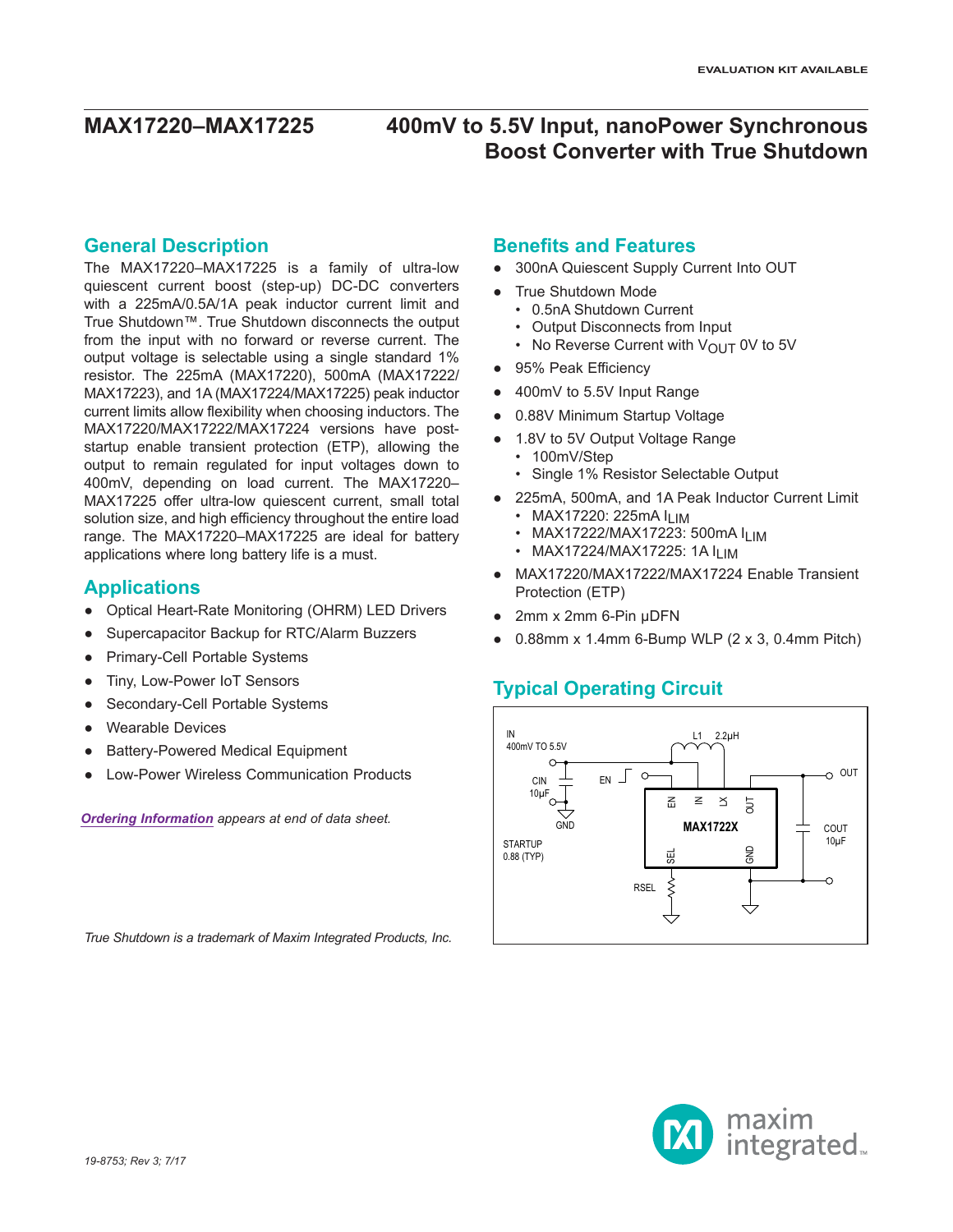### **Absolute Maximum Ratings**

|                                                      | Continuous Power Dissipation ( $T_A = 70^{\circ}$ C) |
|------------------------------------------------------|------------------------------------------------------|
|                                                      | uDFN (derate 4.5mW/°C above +70°C)357.8mW            |
|                                                      |                                                      |
|                                                      |                                                      |
| Continuous Power Dissipation ( $T_A = 70^{\circ}$ C) | Storage Temperature Range -40°C to +150°C            |
| WLP (derate 10.5mW/°C above +70°C)840mW              |                                                      |

*Stresses beyond those listed under "Absolute Maximum Ratings" may cause permanent damage to the device. These are stress ratings only, and functional operation of the device at these*  or any other conditions beyond those indicated in the operational sections of the specifications is not implied. Exposure to absolute maximum rating conditions for extended periods may affect<br>device reliability.

## **Package Information**

### **µDFN**

| <b>PACKAGE CODE</b>                          | $L622+1C$           |  |  |  |  |
|----------------------------------------------|---------------------|--|--|--|--|
| <b>Outline Number</b>                        | 21-0164             |  |  |  |  |
| Land Pattern Number                          | 90-0004             |  |  |  |  |
| <b>Thermal Resistance, Four-Layer Board:</b> |                     |  |  |  |  |
| Junction to Ambient $(\theta_{JA})$          | $223.6^{\circ}$ C/W |  |  |  |  |
| Junction to Case $(\theta_{\text{AC}})$      | $122^{\circ}$ C/W   |  |  |  |  |

### **WLP**

| <b>PACKAGE CODE</b>                          | N60E1+1                               |  |  |  |  |
|----------------------------------------------|---------------------------------------|--|--|--|--|
| Outline Number                               | 21-100128                             |  |  |  |  |
| Land Pattern Number                          | <b>Refer to Application Note 1891</b> |  |  |  |  |
| <b>Thermal Resistance, Four-Layer Board:</b> |                                       |  |  |  |  |
| Junction to Ambient $(\theta_{IA})$          | $95.15^{\circ}$ C/W                   |  |  |  |  |
| Junction to Case $(\theta_{\text{AC}})$      | N/A                                   |  |  |  |  |

For the latest package outline information and land patterns (footprints), go to **[www.maximintegrated.com/packages](http://www.maximintegrated.com/packages)**. Note that a "+", "#", or "-" in the package code indicates RoHS status only. Package drawings may show a different suffix character, but the drawing pertains to the package regardless of RoHS status.

Package thermal resistances were obtained using the method described in JEDEC specification JESD51-7, using a four-layer board. For detailed information on package thermal considerations, refer to **[www.maximintegrated.com/thermal-tutorial](http://www.maximintegrated.com/thermal-tutorial)**.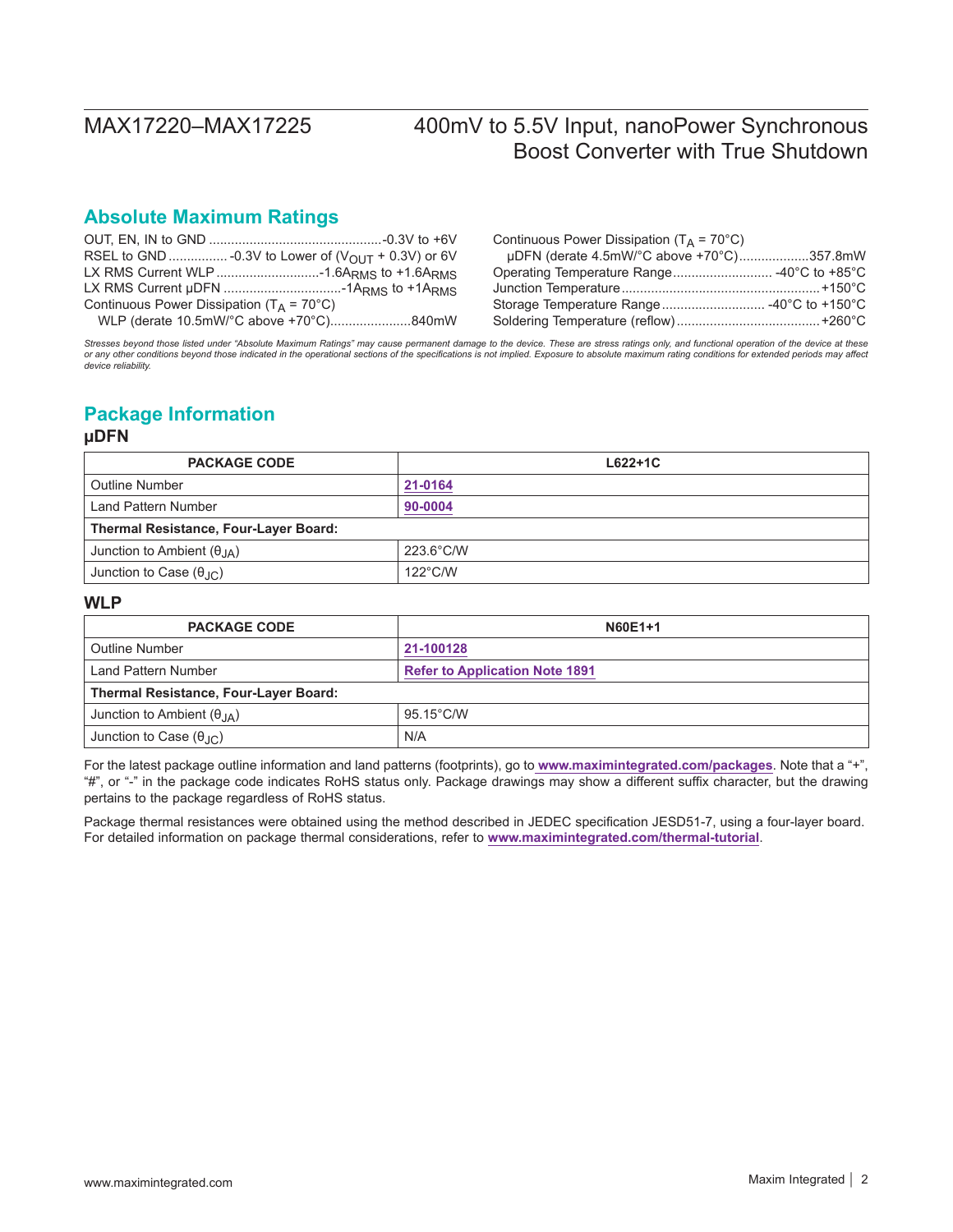## <span id="page-2-0"></span>**Electrical Characteristics**

(V<sub>IN</sub> = V<sub>EN</sub> = 1.5V, V<sub>OUT</sub> = 3V<sub>,</sub> T<sub>A</sub> = -40°C to +85°C, typical values are at T<sub>A</sub> = +25°C, unless otherwise noted. (Note 1))

| <b>PARAMETER</b>                                       | <b>SYMBOL</b>                  | <b>CONDITIONS</b>                                                                                                                                                                                       |                                                 | <b>MIN</b>   | <b>TYP</b>   | <b>MAX</b> | <b>UNITS</b> |  |
|--------------------------------------------------------|--------------------------------|---------------------------------------------------------------------------------------------------------------------------------------------------------------------------------------------------------|-------------------------------------------------|--------------|--------------|------------|--------------|--|
| Minimum Input Voltage                                  | VIN MIN                        | Runs from output after startup, $I_{OUT} = 1mA$                                                                                                                                                         |                                                 |              | 400          |            | mV           |  |
| Input Voltage Range                                    | $V_{IN}$                       | Guaranteed by LX Maximum On-Time                                                                                                                                                                        |                                                 | 0.95         |              | 5.5        | V            |  |
| Minimum Startup Input<br>Voltage                       | VIN_STARTUP                    | $R_L \geq 3k\Omega$ , Typical Operating Circuit,<br>$T_A = 25^{\circ}C$                                                                                                                                 |                                                 |              | 0.88         | 0.95       | V            |  |
| Output Voltage Range                                   | <b>VOUT</b>                    | See R <sub>SEL</sub> Selection table.<br>For $V_{IN}$ < $V_{OUT}$ target (Note 2)                                                                                                                       |                                                 | 1.8          |              | 5          | V            |  |
| Output Accuracy, LPM                                   | ACC <sub>LPM</sub>             | $V_{\text{OUT}}$ falling, when LX switching frequency<br>$is > 1$ MHz (Note 3)                                                                                                                          |                                                 | $-1.5$       |              | $+1.5$     | $\%$         |  |
| Output Accuracy,<br>Ultra-Low-Power Mode               | $\mathsf{ACC}_{\mathsf{ULPM}}$ | VOUT falling, when LX switching frequency<br>$is > 1$ kHz (Note 4)                                                                                                                                      |                                                 | $\mathbf{1}$ | 2.5          | 4          | $\%$         |  |
| Quiescent Supply Current                               |                                | MAX17220/2/4<br>$EN = open$ after startup,<br>MAX17223/5 EN = $V_{IN}$ ,<br>not switching, RSEL OPEN,<br>$V_{OUT}$ = 104% of 1.8V                                                                       | $T_A = 25^{\circ}$ C.                           |              | 300          | 600        |              |  |
| Into OUT                                               | $I_{Q_$ OUT                    | MAX17220/2/4<br>$EN = open$ after startup,<br>MAX17223/5 EN = $V_{IN}$ ,<br>not switching, RSEL OPEN,<br>$V_{OUT} = 104\% \text{ of } 1.8V$                                                             | $T_A = 85^{\circ}$ C                            |              | 470          | 900        | пA           |  |
| Quiescent Supply Current<br>Into IN                    | $I_{Q \_l N}$                  | $T_A = 25^{\circ}C$                                                                                                                                                                                     |                                                 |              | 0.1          |            | nA           |  |
| <b>Total Quiescent Supply</b><br>Current into IN LX EN | <sup>I</sup> Q_IN_TOTAL        | MAX17220/2/4 EN = Open after startup.<br>MAX17223/5 EN = $V_{IN}$ , not switching,<br>$V_{\text{OUT}}$ = 104% of $V_{\text{OUT}}$ target, total current<br>includes IN, LX, and EN, $T_A = 25^{\circ}C$ |                                                 |              | 0.5          | 100        | nA           |  |
| Shutdown Current Into IN                               | $I_{SD_IN}$                    | MAX17220/2/3/4/5, R <sub>L</sub> = 3kQ, V <sub>OUT</sub> = V <sub>EN</sub> = 0V,<br>$T_A = 25$ °C                                                                                                       |                                                 |              | 0.1          |            | nA           |  |
| <b>Total Shutdown Current</b><br>into IN LX            | <b>ISD_TOTAL</b>               | MAX17220/2/3/4/5, R <sub>L</sub> = 3k $\Omega$ , V <sub>EN</sub> = V <sub>IN</sub> =<br>$V_{LX}$ = 3V, includes LX and IN leakage,<br>$T_A = 25^{\circ}C$                                               |                                                 |              | 0.5          | 100        | nA           |  |
|                                                        |                                |                                                                                                                                                                                                         | MAX17220                                        | 180          | 225          | 270        | mA           |  |
| <b>Inductor Peak Current</b><br>Limit                  | <b>I</b> PEAK                  | (Note 5)                                                                                                                                                                                                | MAX17222/3                                      | 0.4          | 0.5          | 0.575      | A            |  |
|                                                        |                                |                                                                                                                                                                                                         | MAX17224/5                                      | 0.8          | $\mathbf{1}$ | $1.2$      |              |  |
| LX Maximum Duty Cycle                                  | DC                             | (Note 6)                                                                                                                                                                                                |                                                 | 70           | 75           |            | $\%$         |  |
| LX Maximum On-Time                                     |                                | (Note 6)                                                                                                                                                                                                | $V_{OUT} = 1.8V$                                | 280          | 365          | 450        | ns           |  |
|                                                        | t <sub>ON</sub>                |                                                                                                                                                                                                         | $V_{OUT} = 3V$                                  | 270          | 300          | 330        |              |  |
| LX Minimum Off-Time                                    |                                | (Note 6)                                                                                                                                                                                                | $V_{OUT} = 1.8V$                                | 90           | 120          | 150        | ns           |  |
|                                                        | $t_{\text{OFF}}$               |                                                                                                                                                                                                         | $V_{OUT} = 3V$                                  | 80           | 100          | 120        |              |  |
| LX Leakage Current                                     | ILX_LEAK                       | $V_{OUT} = V_{EN} = 0V$                                                                                                                                                                                 | $V_{1}$ $\times$ = 1.5V,<br>$T_A = 25^{\circ}C$ |              | 0.3          |            | nA           |  |
|                                                        |                                |                                                                                                                                                                                                         | $V_{LX} = 5.5V,$<br>$T_A = 85^\circ C$          |              | 30           |            |              |  |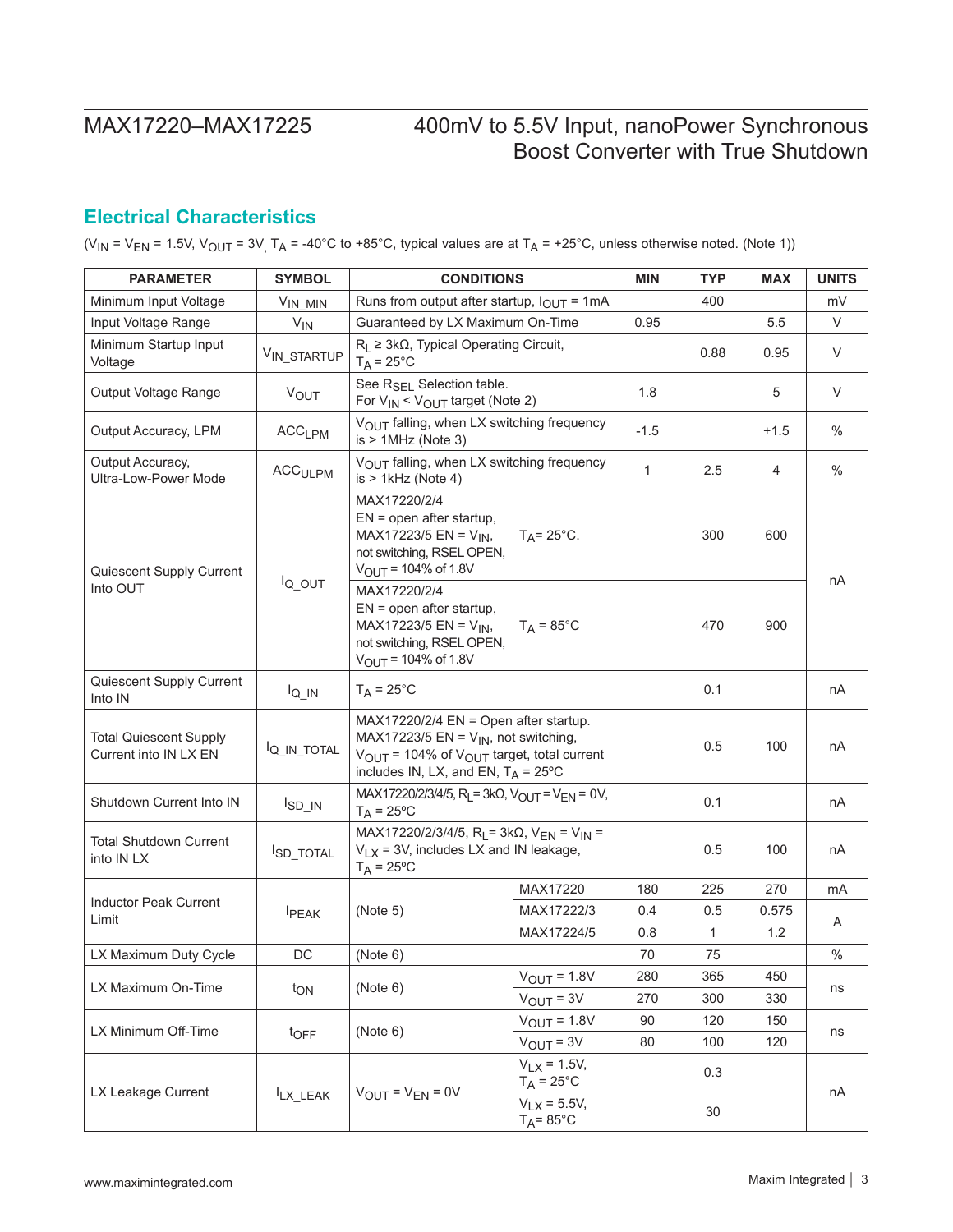### **Electrical Characteristics (continued)**

(V<sub>IN</sub> = V<sub>EN</sub> = 1.5V, V<sub>OUT</sub> = 3V<sub>,</sub> T<sub>A</sub> = -40°C to +85°C, typical values are at T<sub>A</sub> = +25°C, unless otherwise noted. (Note 1))

| <b>PARAMETER</b>                                                           | <b>SYMBOL</b>     | <b>CONDITIONS</b>                                                               |            | <b>MIN</b> | TYP | <b>MAX</b> | <b>UNITS</b>  |
|----------------------------------------------------------------------------|-------------------|---------------------------------------------------------------------------------|------------|------------|-----|------------|---------------|
|                                                                            |                   |                                                                                 | MAX17220   |            | 124 | 270        |               |
| N-Channel On-Resistance                                                    | $R_{DS(ON)}$      | $V_{\text{OUT}} = 3.3V$                                                         | MAX17222/3 |            | 62  | 135        | $m\Omega$     |
|                                                                            |                   |                                                                                 | MAX17224/5 |            | 31  | 70         |               |
|                                                                            |                   |                                                                                 | MAX17220   |            | 300 | 600        | $m\Omega$     |
| P-Channel On-Resistance                                                    | $R_{DS(ON)}$      | $V_{\text{OUT}} = 3.3V$                                                         | MAX17222/3 |            | 150 | 300        |               |
|                                                                            |                   |                                                                                 | MAX17224/5 |            | 75  | 150        |               |
| Synchronous Rectifier<br>Zero-Crossing as Percent<br>of Peak Current Limit | $I_{ZX}$          | $V_{OIII}$ = 3.3V (Note 7)                                                      |            | 2.5        | 5   | 7.5        | $\frac{0}{0}$ |
|                                                                            | $V_{IL}$          | When LX switching stops, EN falling                                             |            | 300        | 500 |            | mV            |
| Enable Voltage Threshold                                                   | V <sub>IH</sub>   | EN rising                                                                       |            |            | 600 | 850        |               |
|                                                                            |                   | MAX17223/5, $V_{EN}$ = 5.5V, T <sub>A</sub> = 25°C                              |            |            | 0.1 |            |               |
| Enable Input Leakage                                                       | $I_{EN_LK}$       | MAX17220/2/4, $V_{FN} = 0V$ , $T_A = 25^{\circ}C$ ,                             |            |            | 0.1 |            | nA            |
| Enable Input Impedance                                                     |                   | MAX17220/2/4                                                                    |            |            | 100 | 200        | $k\Omega$     |
| <b>Required Select Resistor</b><br>Accuracy                                | $R_{SEL}$         | Use the nearest $\pm 1\%$ resistor from $R_{\rm SFI}$<br><b>Selection Table</b> |            | $-1$       |     | $+1$       | $\frac{0}{0}$ |
| <b>Select Resistor Detection</b><br>Time                                   | <sup>t</sup> RSEL | $V_{\text{OUT}}$ = 1.8V, $C_{\text{RSEI}}$ < 2pF (Note 8)                       |            | 360        | 600 | 1320       | μs            |

**Note 1:** Limits are 100% production tested at  $T_A$  = +25°C. Limits over the operating temperature range are guaranteed through correlation using statistical quality control (SQC) methods.

**Note 2:** Guaranteed by the Required Select Resistor Accuracy parameter.

Note 3: Output Accuracy, Low Power mode is the regulation accuracy window expected when  $I_{OUT} > I_{OUT\_TRANSITION}$ . See *PFM [Control Scheme](#page-10-0)* and V<sub>OUT</sub> ERROR vs I<sub>LOAD</sub> TOC for more details. This accuracy does not include load, line, or ripple.

**Note 4:** Output Accuracy, Ultra-Low Power mode is the regulation accuracy window expected when I<sub>OUT</sub> < I<sub>OUT\_</sub>TRANSITION. See *[PFM Control Scheme](#page-10-0)* and VOUT ERROR vs. ILOAD TOC for more details. This accuracy does not include load, line, or ripple.

Note 5: This is a static measurement. See I<sub>LIM</sub> vs. V<sub>IN</sub> TOC. The actual peak current limit depends upon V<sub>IN</sub> and L due to propagation delays.

**Note 6:** Guaranteed by measuring LX frequency and duty cycle

**Note 7:** This is a static measurement.

**Note 8:** This is the time required to determine RSEL value. This time adds to the startup time. See *[Output Voltage Selection](#page-12-0)*.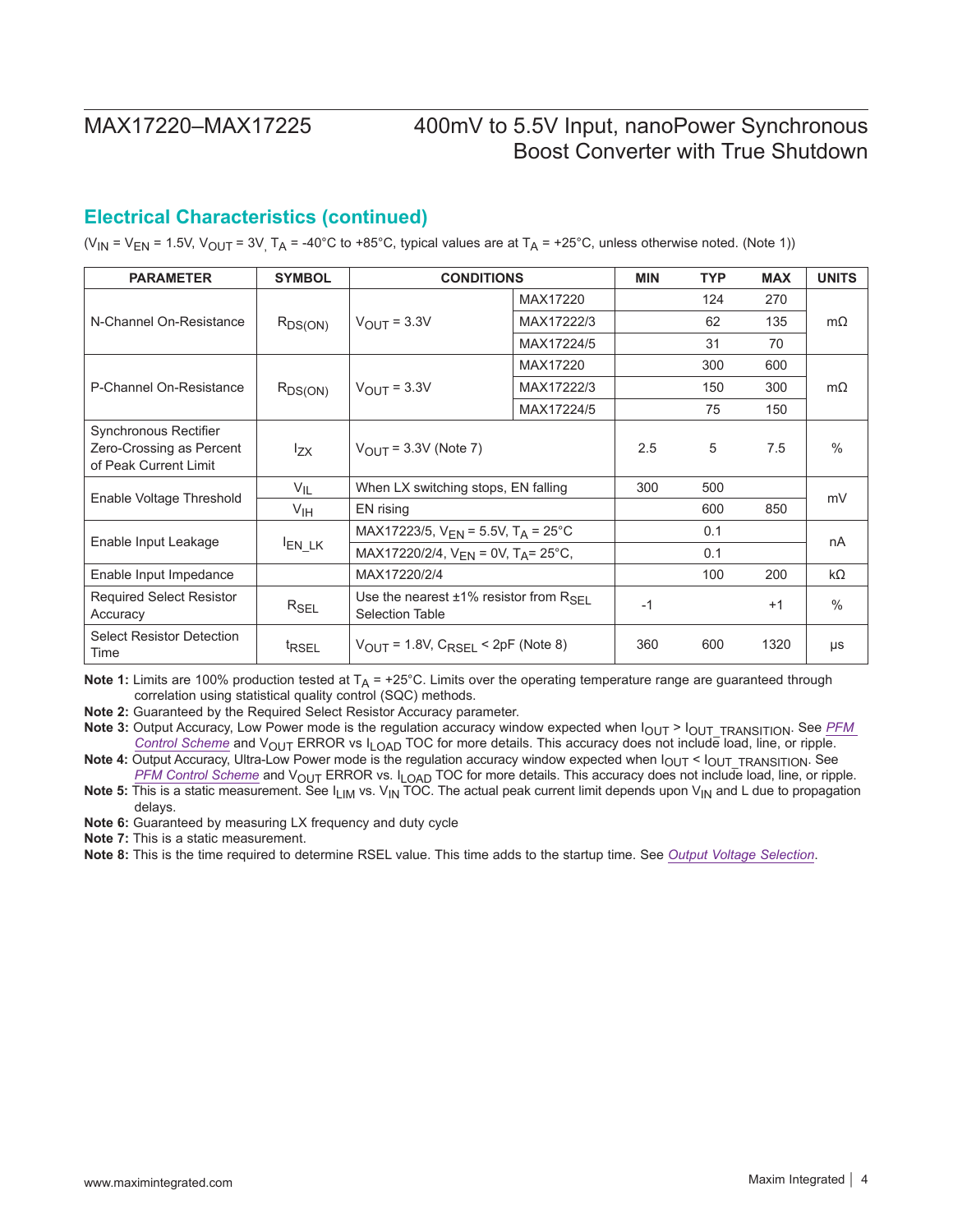## <span id="page-4-0"></span>**Typical Operating Characteristics**

(MAX17222ELT+, IN = 1.5V, OUT = 3V, L = 2.2µH Coilcraft XFL4020-222, C<sub>IN</sub> = 10µF, C<sub>OUT</sub> = 10µF, T<sub>A</sub> = +25°C, unless otherwise noted.)

















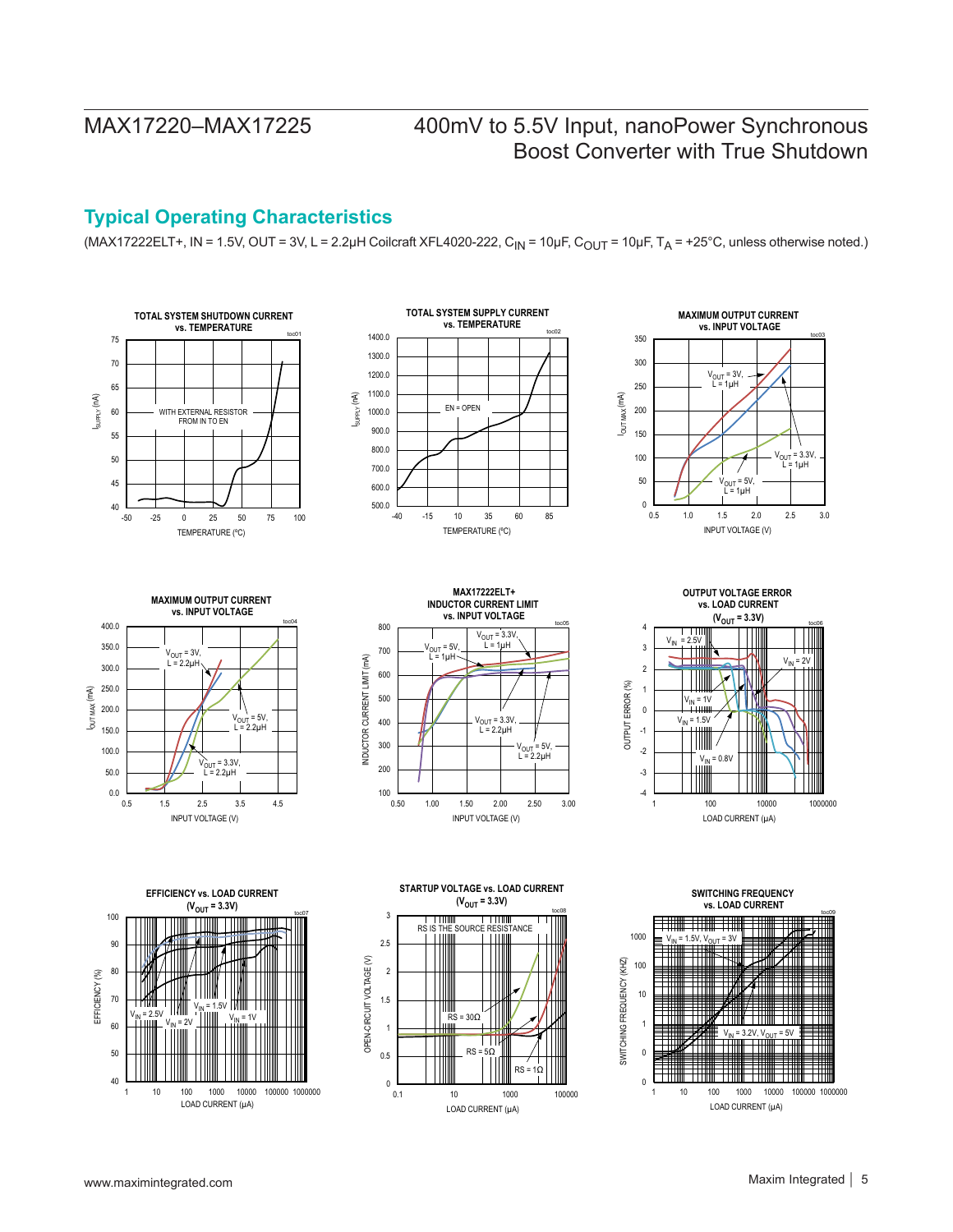## **Typical Operating Characteristics (continued)**

 $(MAX17222ELT+, IN = 1.5V, OUT = 3V, L = 2.2\mu H$  Coilcraft XFL4020-222, C<sub>IN</sub> = 10 $\mu$ F, C<sub>OUT</sub> = 10 $\mu$ F, T<sub>A</sub> = +25°C, unless otherwise noted.)







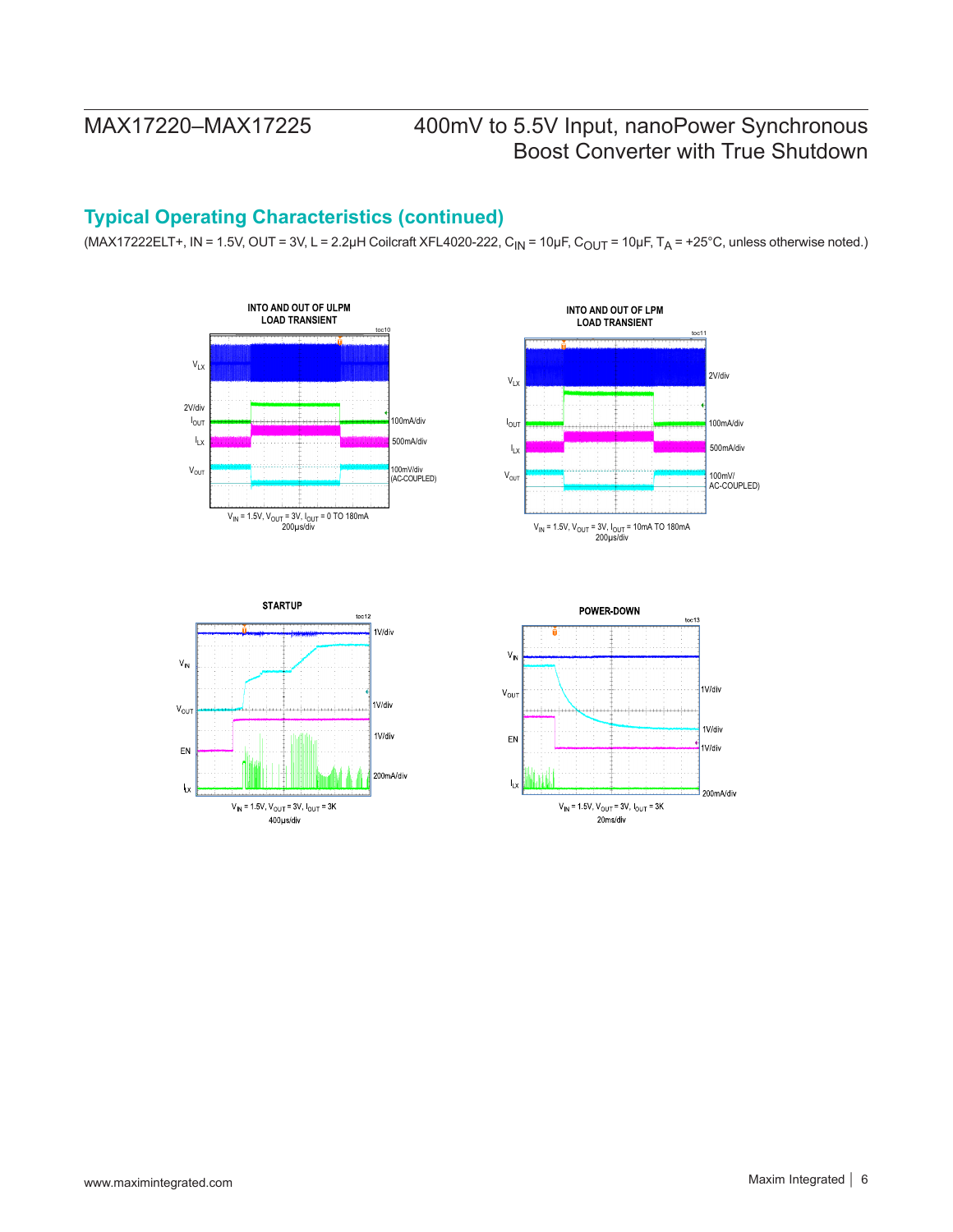## **Typical Operating Characteristics (continued)**

(MAX17222ELT+, IN = 1.5V, OUT = 3V, L = 2.2µH Coilcraft XFL4020-222, C<sub>IN</sub> = 10µF, C<sub>OUT</sub> = 10µF, T<sub>A</sub> = +25°C, unless otherwise noted.)









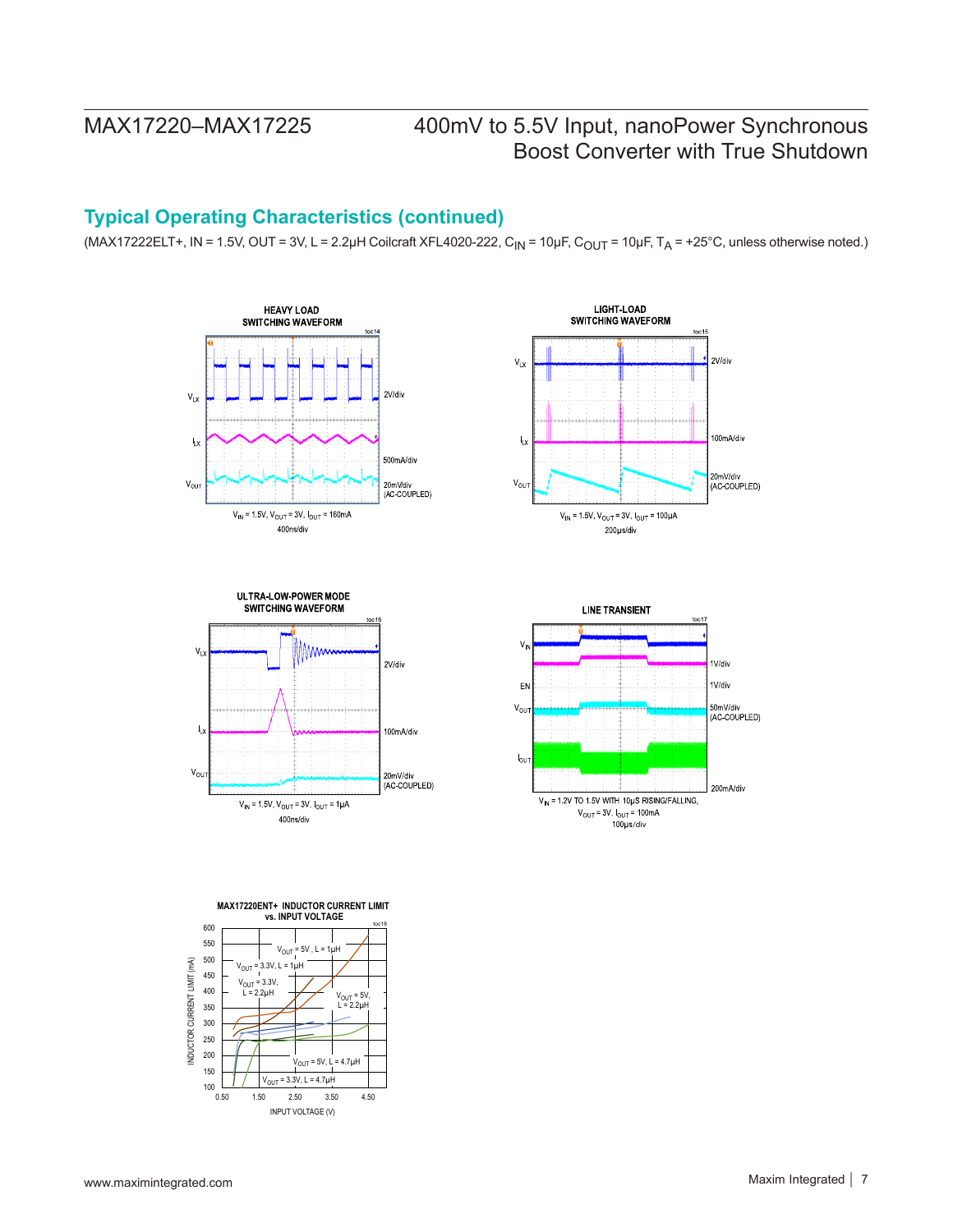## **Bump Configuration**



## **Bump Description**

|                | <b>PIN</b>  | <b>NAME</b> |                                                                                                                                                                                |
|----------------|-------------|-------------|--------------------------------------------------------------------------------------------------------------------------------------------------------------------------------|
| 6 WLP          | <b>µDFN</b> |             | <b>FUNCTION</b>                                                                                                                                                                |
| A <sub>1</sub> |             | <b>OUT</b>  | Output Pin. Connect a 10µF X5R ceramic capacitor (minimum 2µF capacitance) to ground.                                                                                          |
| A2             |             | LX.         | Switching Node Pin. Connect the inductor from IN to LX.                                                                                                                        |
| A <sub>3</sub> |             | <b>GND</b>  | Ground Pin.                                                                                                                                                                    |
| B <sub>1</sub> | 6           | EN          | Active-High Enable Input. See Supply Current section for recommended connections.                                                                                              |
| <b>B2</b>      | 5           | IN          | Input Pin. Connect a 10µF X5R ceramic capacitor (minimum 2µF capacitance) to ground.<br>Depending on the application requirements, more capacitance may be needed (i.e., BLE). |
| B <sub>3</sub> | 4           | <b>SEL</b>  | Output Voltage Select Pin. Connect a resistor from SEL to GND based on the desired<br>output voltage. See RSEL Selection table.                                                |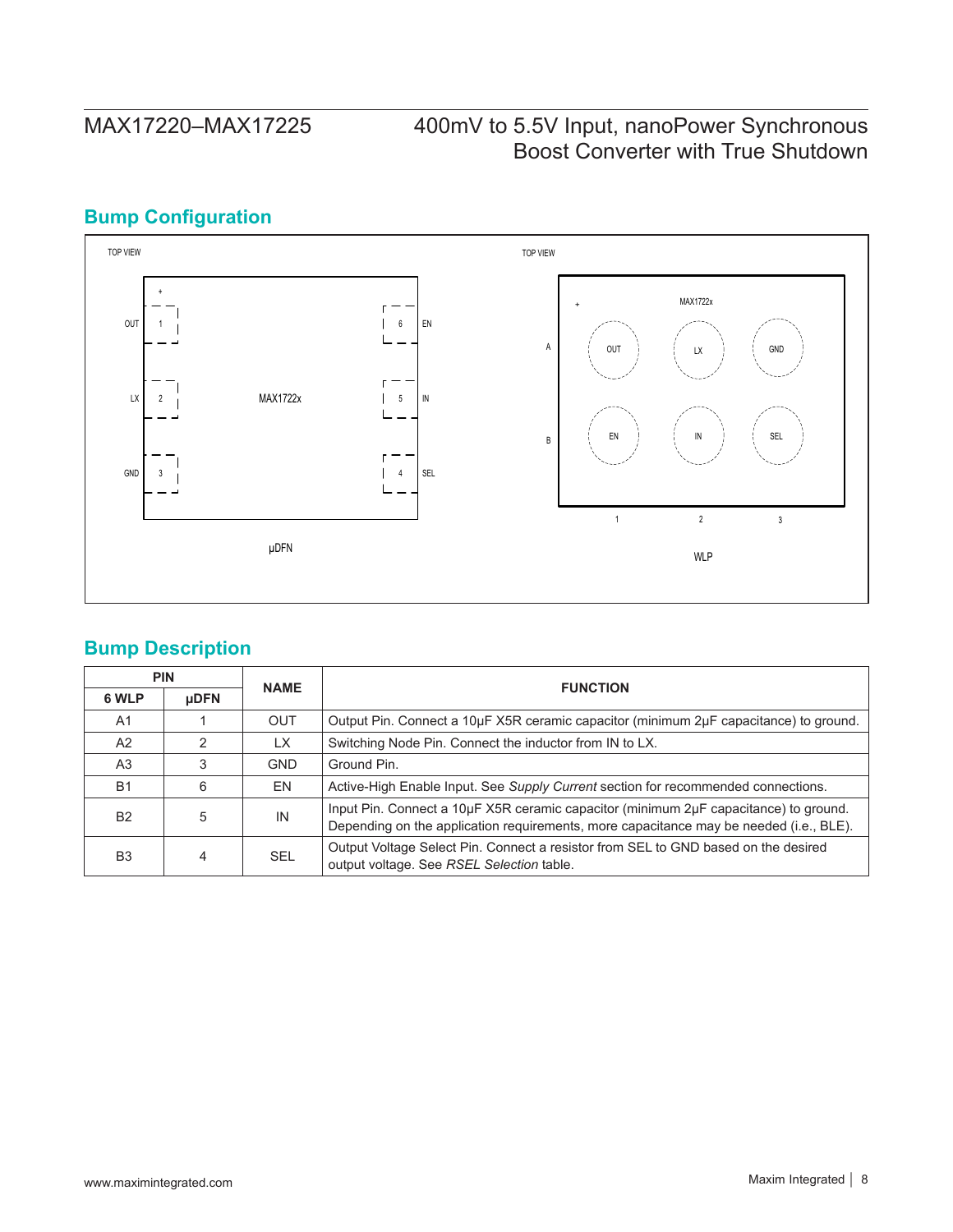## **Functional Diagrams**

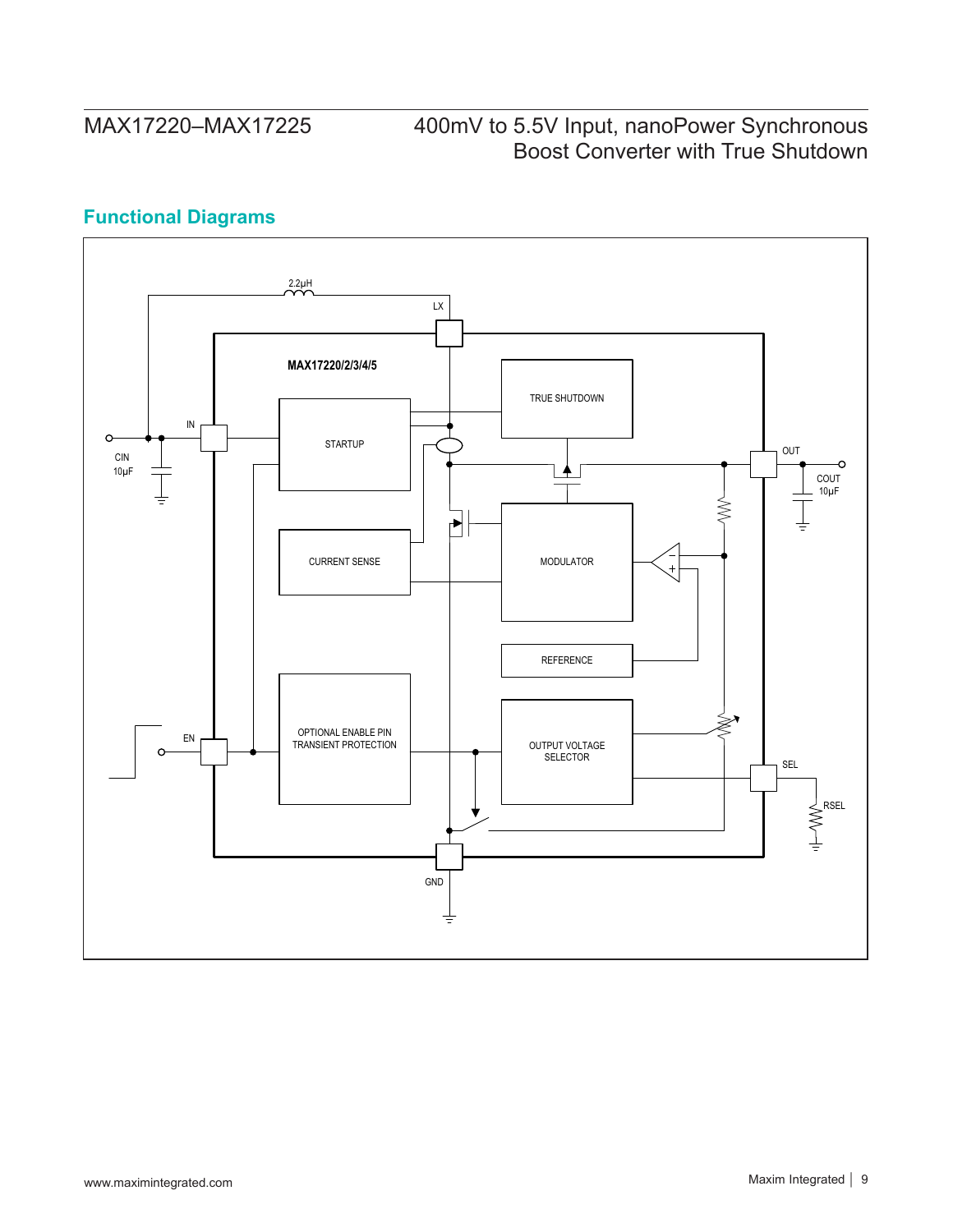### **Detailed Description**

The MAX17220/2/3/4/5 compact, high-efficiency, step-up DC-DC converters have ultra-low quiescent current, are guaranteed to start up with voltages as low as 0.95V, and operate with an input voltage down to 400mV, depending on load current. True Shutdown disconnects the input from the output, saving precious battery life. Every detail of the MAX17220/2/3/4/5 was carefully chosen to allow for the lowest power and smallest solution size. Such details as switching frequencies up to 2.5MHz, tiny package options, a single-output setting resistor, 300ns fixed turnon time, as well as three current limit options, allow the user to minimize the total solution size.

### **Supply Current**

### **True Shutdown Current**

The total system shutdown current (ISD\_TOTAL\_SYSTEM) is made up of the MAX17220/2/3/4/5's total shutdown current (ISD TOTAL) and the current through an external pullup resis-tor, as shown in [Figure 1](#page-9-0). I<sub>SD</sub> TOTAL is listed in the *[Electrical](#page-2-0) [Characteristics](#page-2-0)* table and is typically 0.5nA. It is important to note that I<sub>SD</sub> TOTAL includes LX and IN leakage currents. (See the Shutdown Supply Current vs. Temperature graph in the *[Typical Operating Characteristics](#page-4-0)* section.) ISD TOTAL SYSTEM current can be calculated using the formula below. For example, for the MAX17220/2/3/4/5 with EN connected to an open-drain GPIO of a microcontroller, a V<sub>IN</sub> = 1.5V, V<sub>OUT</sub> = 3V, and a 33M $\Omega$  pullup resistor, ISD\_TOTAL\_SYSTEM current is 45.9nA.

$$
I_{\text{SD\_TOTAL\_S}YSTEM} = I_{\text{SD\_TOTAL}} + \frac{V_{\text{IN}}}{R_{\text{PULLUP}}}
$$

$$
= 0.5 \text{nA} + \frac{1.5}{33 \text{M}\Omega} = 45.9 \text{nA}, \text{ (Figure 1)}
$$

[Figure 2](#page-9-1) shows a typical connection of the MAX17223/5 to a push-pull microcontroller GPIO. ISD TOTAL SYSTEM current can be calculated using the formula below. For example, a MAX17223/5 with EN connected to a pushpull microcontroller GPIO,  $V_{IN} = 1.5V$ , and  $V_{OUT} = 3V$ , ISD\_TOTAL\_SYSTEM current is 0.5nA.

$$
I_{\text{SD\_TOTAL\_SYSTEM}} = I_{\text{SD\_TOTAL}} = 0.5 \text{nA}
$$
  
(Figure 2, Figure 3)

[Figure 3](#page-9-2) shows a typical connection of the MAX17220/2/4 with a push-button switch to minimize the  $I_{SD}$  TOTAL SYSTEM current. ISD\_TOTAL\_SYSTEM current can be calculated using the formula above. For example, a MAX17220/2/4 with EN connected as shown in [Figure 3](#page-9-2), with  $V_{IN}$  = 1.5V and  $V_{OUT}$  = 3V, the  $I_{SD}$  to TAL SYSTEM current is 0.5nA.

<span id="page-9-0"></span>

*Figure 1. For All Versions, EN Pin Can Be Driven by an Open-Drain Microcontroller GPIO.*

<span id="page-9-1"></span>

<span id="page-9-2"></span>*Figure 2. Only the MAX17223/5's EN Pin Can Be Driven by a Push-Pull Microcontroller GPIO.*



*Figure 3. The MAX17220/2/4's Total System Shutdown Current*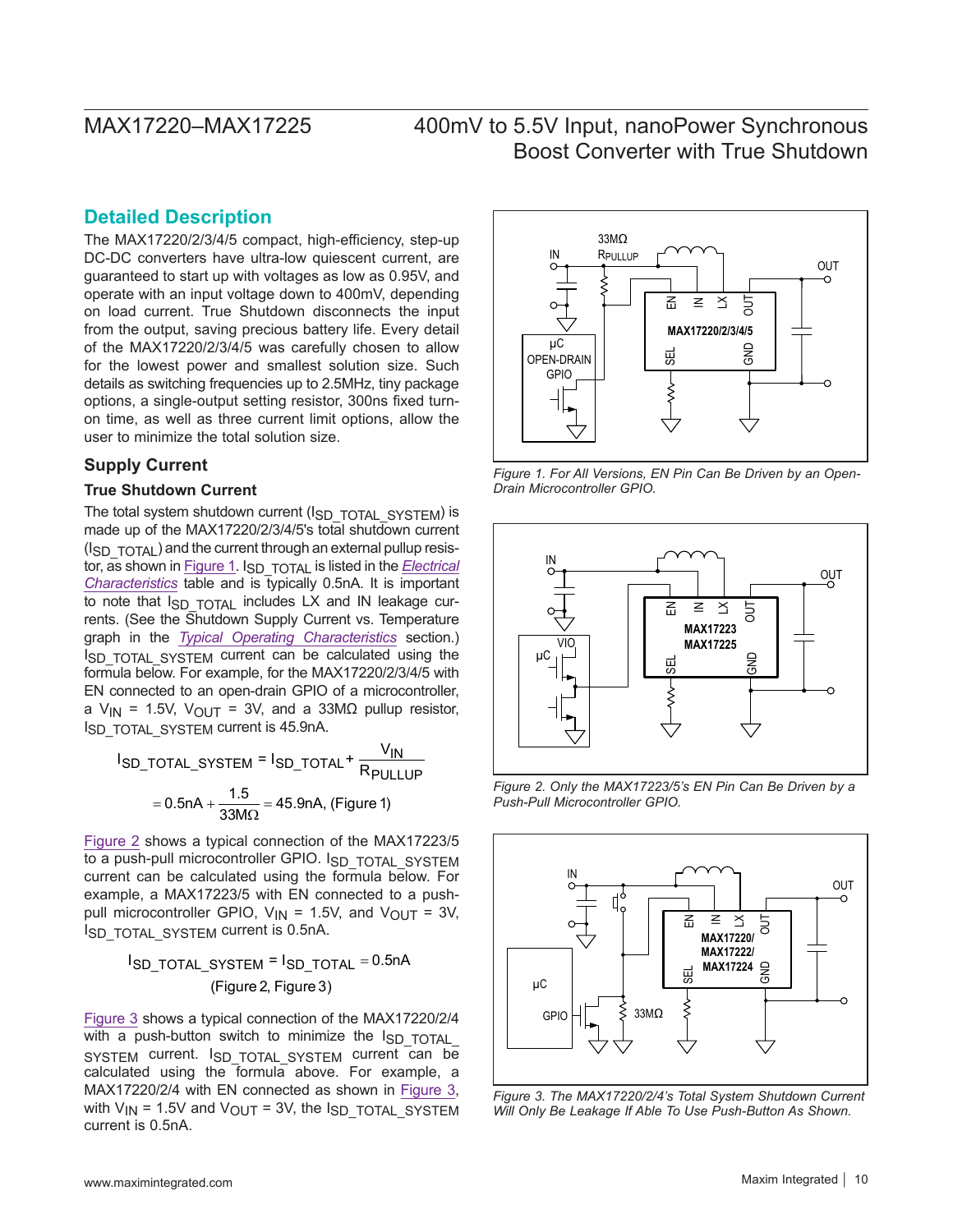### <span id="page-10-1"></span>**Enable Transient Protection (ETP) Current**

The MAX17220/2/4 have internal circuitry that helps protect against accidental shutdown by transients on the EN pin. Once the part is started up, these parts allow the voltage at IN to drop as low as 400mV while still keeping the part enabled, depending on the load current. This feature comes at the cost of slightly higher supply current that is dependent on the pullup resistor resistance. The extra supply current for this protection option can be calculated by the equation below. For example, for the MAX17220/2/4 used in the [Figure 1](#page-9-0) connection, a  $V_{IN}$ = 1.5V, V<sub>OUT</sub> = 3V, a 33M $\Omega$  pullup resistor and an 85% efficiency, the IQ\_ETP is expected to be 61.3nA.

$$
IQ\_ETP = \frac{(V_{OUT} - V_{IN})}{(R_{PULLUP} + 100k)} \times \left(\frac{1}{\eta} \times \frac{V_{OUT}}{V_{IN}} - 1\right),\tag{Figure 1}
$$

$$
IQ\_ETP = \frac{(3V-1.5V)}{(33M+100k)} \times \left(\frac{1}{0.85} \times \frac{3V}{1.5} - 1\right) = 61.3nA,
$$
  
(Figure1)

Use the efficiency η from the flat portion of the efficiency typical operating curves while the device is in ultra-lowpower mode (ULPM). See the *[PFM Control Scheme](#page-10-0)* section for more info on ULPM. Do not use the efficiency for your actual load current. If you are using the versions of the part without enable input transient protection (using MAX17223/5), or if you are using any part version and the electrical path from the EN pin is opened after startup, then there is no IQ\_ETP current and it will be zero.

$$
IQ_ETP = N/A = 0
$$
, (Figure 2)

$$
IQ\_ETP = \frac{(V_{OUT})}{(R_{PULLUP} + 100k)} \times \left(\frac{1}{\eta} \times \frac{V_{OUT}}{V_{IN}}\right),
$$
  
(Figure 3)  

$$
IQ\_ETP = \frac{(3V)}{(33M + 100k)} \times \left(\frac{1}{0.85} \times \frac{3V}{1.5V}\right) = 213.2nA,
$$

(Figure 3)

### **Quiescent Current**

The MAX17220/2/3/4/5 has ultra-low quiescent current and was designed to operate at low input voltages by bootstrapping itself from its output by drawing current from the output. Use the equation below to calculate

the total system quiescent current IQ\_TOTAL\_SYSTEM using the efficiency η from the flat portion of the efficiency graph in the *[Typical Operating Characteristics](#page-4-0)* section while the device is in ULPM. See the PFM control scheme section for more info on ULPM. Do not use the efficiency for your actual load current. To calculate the IQ\_ETP for the MAX17220/2/4, see the *[Enable Transient](#page-10-1)  [Protection \(ETP\) Current](#page-10-1)* section. If you are using the versions of the part without enable input transient protection (using MAX17223/5) or if you are using any part version and the electrical path from the EN pin is opened after startup, then the IQ\_ETP current will be zero. For example, for the MAX17223/5, a  $V_{IN}$  = 1.5V,  $V_{OUT}$  = 3V, and an 85% efficiency, the IQ\_TOTAL\_SYSTEM is 706.4nA.

IQ\_TOTAL\_SYSTEM = IQ\_N\_TOTAL + 
$$
\frac{IQ_OUT}{\eta \times (\frac{V_{IN}}{V_{OUT}})}
$$
  
\n(MAX17223/5)  
\nIQ\_TOTAL\_SYSTEM = 0.5nA +  $\frac{300nA}{0.85 \times (\frac{1.5V}{3V})}$  = 706.4nA,  
\n(MAX17223/5)  
\nIQ\_TOTAL\_SYSTEM = IQ\_IN\_TOTAL +  $\frac{IQ_OUT}{\eta \times (\frac{V_{IN}}{V_{OUT}})}$  + IQ\_ETP,  
\n(MAX17220/2/4)  
\nIQ\_TOTAL\_SYSTEM = 0.5nA +  $\frac{300nA}{0.85 \times (\frac{1.5V}{3V})}$  + 61.3nA = 767.7nA,  
\n(MAX17220/2/4)

### <span id="page-10-0"></span>**PFM Control Scheme**

The MAX17220/2/3/4/5 utilizes a fixed on-time, currentlimited, pulse-frequency-modulation (PFM) control scheme that allows ultra-low quiescent current and high efficiency over a wide output current range. The inductor current is limited by the 0.225A/0.5A/1A N-channel current limit or by the 300ns switch maximum on-time. During each on cycle, either the maximum on-time or the maximum current limit is reached before the off-time of the cycle begins. The MAX17220/2/3/4/5's PFM control scheme allows for both continuous conduction mode (CCM) or discontinuous conduction mode (DCM). When the error comparator senses that the output has fallen below the regulation threshold, another cycle begins. See the MAX17220/2/3/4/5 simplified functional diagram.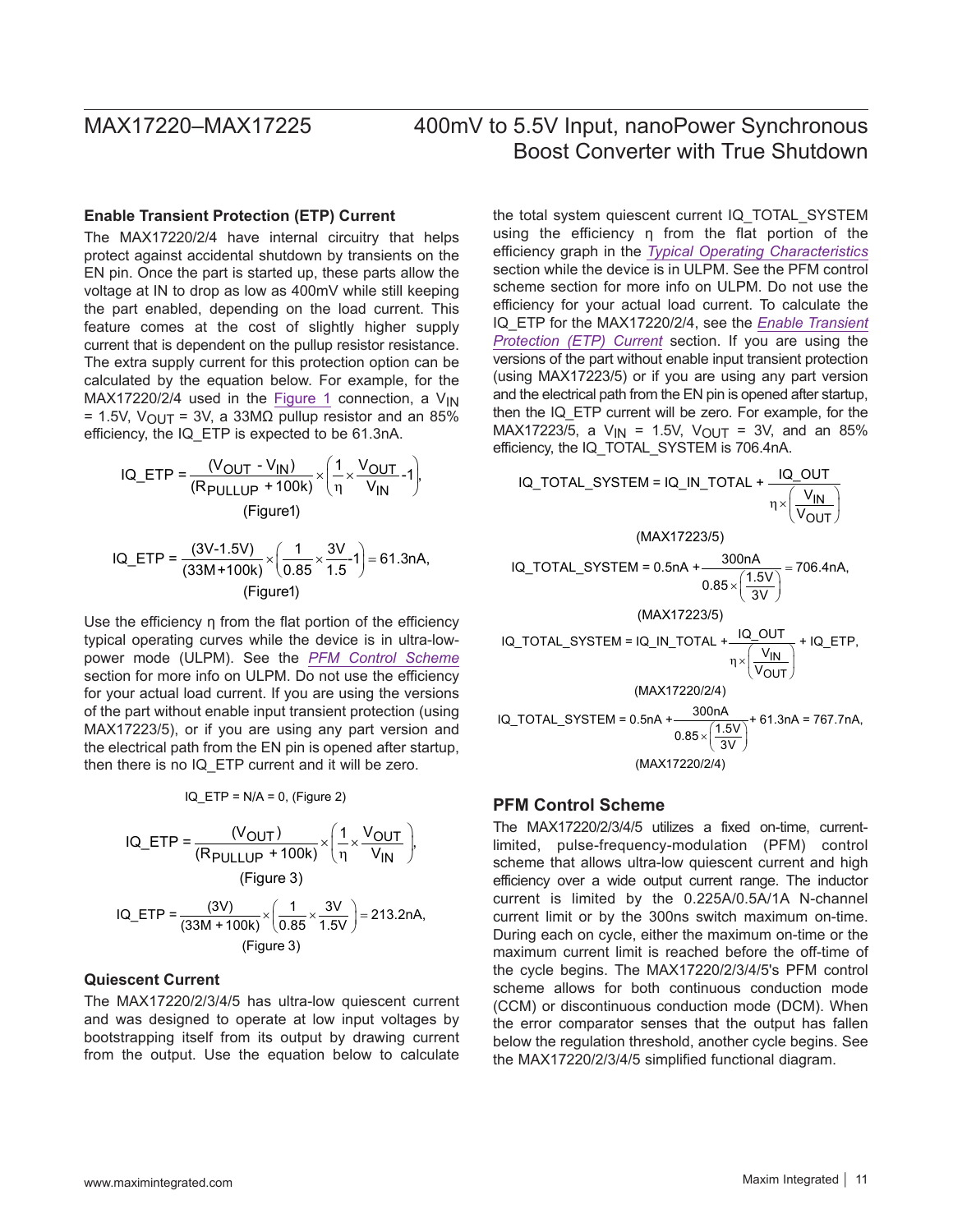The MAX17220/2/3/4/5 automatically switches between the ULPM, low-power mode (LPM) and high-power mode (HPM), depending on the load current. [Figure 4](#page-11-0) and [Figure 5](#page-11-1) show typical waveforms while in each mode. The output voltage, by design, is biased 2.5% higher while in ULPM so that it can more easily weather a future large load transient. ULPM is used when the system is in standby or an ultra-low-power state. LPM and HPM are useful for sensitive sensor measurements or during wireless communications for medium output currents and large output currents respectively. The user can calculate the value of the load current where ULPM transi-

<span id="page-11-0"></span>

*Figure 4. ULPM, LPM, and HPM Waveforms (Part 1).*

<span id="page-11-1"></span>

*Figure 5. ULPM, LPM, and HPM Waveforms (Part 2).*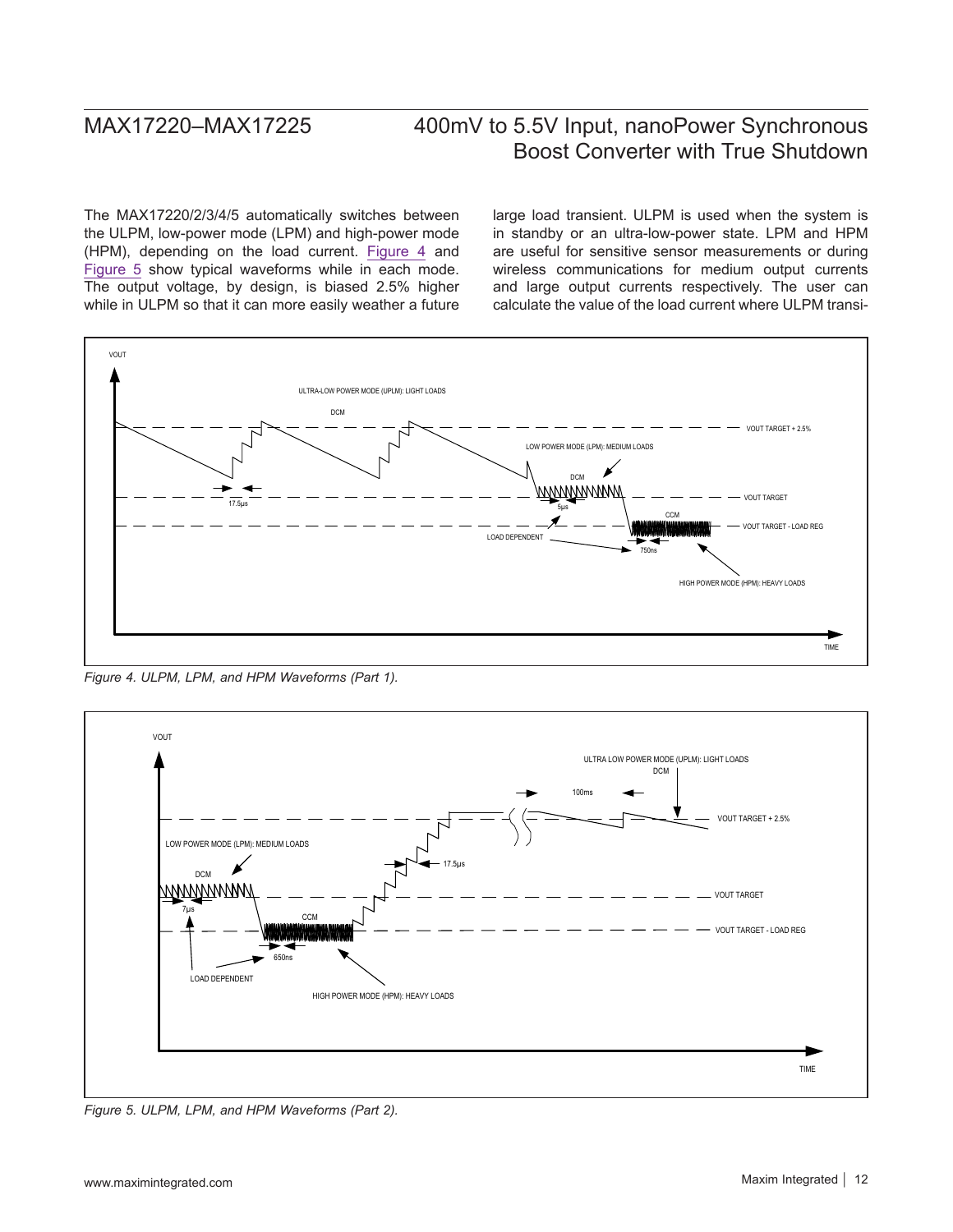tions to LPM using the equation below. For example, for  $V_{IN}$  = 1.5V,  $V_{OUIT}$  = 3V and L = 2.2µH, the UPLM to LPM transition current happens at approximately 1.49mA and a no-load frequency of 11.5Hz. The MAX17220/2/3/4/5 enters HPM when the inductor current transitions from DCM to CCM.

$$
IOUT\_TRANSITION = \left(\frac{300 \text{ns}^2}{2L}\right) \times \left(\frac{V_{IN}}{V_{OUT}}\right) \times \left(\frac{\eta}{17.5 \text{ms}}\right)
$$

$$
= \left(\frac{300 \text{ns}^2}{2 \times 2.2 \text{µH}}\right) \times \left(\frac{1.5 V}{\frac{3V}{1.5 V} - 1}\right) \times \left(\frac{0.85}{17.5 \text{ms}}\right) = 1.49 \text{mA}
$$

The minimum switching frequency can be calculated by this equation below:

$$
f_{SW(MIN)} = \frac{1}{17.5 \mu s} \times \frac{IQ}{IOUT\_TRANSITION}
$$

$$
f_{SW(MIN)} = \frac{1}{17.5 \mu s} \times \frac{300 nA}{1.49 mA} = 11.5 Hz
$$

### **Operation with V<sub>IN</sub> > V<sub>OUT</sub>**

If the input voltage  $(V_{\text{IN}})$  is greater than the output voltage (VOUT) by a diode drop (V<sub>DIODE</sub> varies from  $\sim$ 0.2V at light load to ~0.7V at heavy load), then the output voltage is clamped to a diode drop below the input voltage (i.e.,  $V_{\text{OUIT}} = V_{\text{IN}} - V_{\text{DIODE}}$ ).

When the input voltage is closer to the output voltage target (i.e.,  $V_{\text{OUT}}$  target +  $V_{\text{DIODE}}$  >  $V_{\text{IN}}$  >  $V_{\text{OUT}}$  target) the MAX17220–MAX17225 operate like a buck converter.

### **Design Procedure**

### <span id="page-12-0"></span>**Output Voltage Selection**

The MAX17220/2/3/4/5 has a unique single-resistor output selection method known as RSEL, as shown in [Figure 6](#page-12-1). At startup, the MAX17220/2/3/4/5 uses up to 200µA only during the select resistor detection time, typically for 600µs, to read the RSEL value. RSEL has many benefits, which include lower cost and smaller size, since only one resistor is needed versus the two resistors needed in typical feedback connections. Another benefit is RSEL allows our customers to stock just one part in their inventory system and use it in multiple projects with different output voltages just by changing a single standard 1% resistor. Lastly, RSEL eliminates wasting current continuously through feedback resistors for ultra low power battery operated products. Select the RSEL resistor value by choosing the desired output voltage in the [RSEL Selection Table](#page-13-0).

<span id="page-12-1"></span>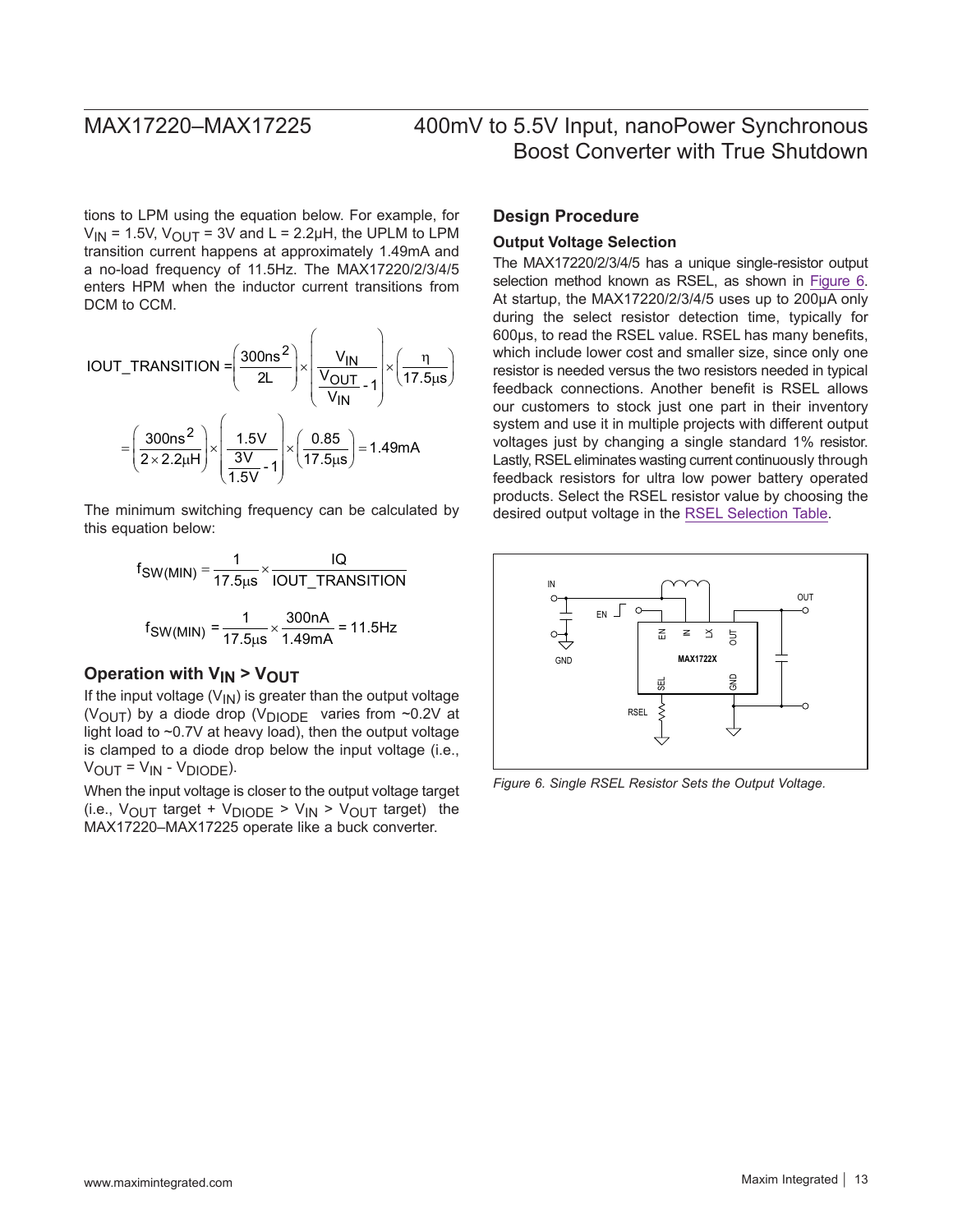### <span id="page-13-0"></span>**RSEL Selection Table**

| <b>VOUT</b><br>(V) | <b>STD RES</b><br>1% ( $k\Omega$ ) |
|--------------------|------------------------------------|
| 1.8                | <b>OPEN</b>                        |
| 1.9                | 909                                |
| 2.0                | 768                                |
| 2.1                | 634                                |
| 2.2                | 536                                |
| 2.3                | 452                                |
| 2.4                | 383                                |
| 2.5                | 324                                |
| 2.6                | 267                                |
| 2.7                | 226                                |
| 2.8                | 191                                |
| 2.9                | 162                                |
| 3.0                | 133                                |
| 3.1                | 113                                |
| 3.2                | 95.3                               |
| 3.3                | 80.6                               |
| 3.4                | 66.5                               |
| 3.5                | 56.2                               |
| 3.6                | 47.5                               |
| 3.7                | 40.2                               |
| 3.8                | 34                                 |
| 3.9                | 28                                 |
| 4.0                | 23.7                               |
| 4.1                | 20                                 |
| 4.2                | 16.9                               |
| 4.3                | 14                                 |
| 4.4                | 11.8                               |
| 4.5                | 10                                 |
| 4.6                | 8.45                               |
| 4.7                | 7.15                               |
| 4.8                | 5.9                                |
| 4.9                | 4.99                               |
| 5.0                | <b>SHORT</b>                       |

### **Inductor Selection**

A 2.2µH inductor value provides the best size and efficiency tradeoff in most applications. Smaller inductance values typically allow for the smallest physical size and larger inductance values allow for more output current assuming continuous conduction mode (CCM) is achieved. Most applications are expected to use a 2.2µH, as shown in the example circuits. For low input voltages, 1µH will work best. If one of the example application circuits do not provide Enough output current, use the equations below to calculate a larger inductance value that meets the output current requirements, assuming it is possible to achieve. For the equations below, choose an  $I_{IN}$  between 0.9 x  $I_{LIM}$  and half  $I_{LIM}$ . It is not recommended to use an inductor value smaller than 1µH or larger than 4.7µH. See the *[Typical Operating Characteristics](#page-4-0)* section for choosing the value of efficiency η using the closest conditions for your application. An example calculation has been provided for the MAX17222 that has an  $I_{LIM}$  = 500mA, a  $V_{IN}$  (min) = 1.8V, a  $V_{OUT}$  = 3V, and a desired  $I_{OUT}$ of 205mA, which is beyond one of the 2.2µH example circuits. The result shows that the inductor value can be changed to 3.3µH to achieve a little more output current.

> $I_{IN} = \frac{V_{OUT} \times I_{OUT}}{ \eta \times V_{IN}} = \frac{3V \times 205 \text{mA}}{0.85 \times 1.8V} = 402 \text{mA};$  $I_{\text{LIM}}$ <  $I_{\text{IN}}$  < 0.9  $\times$   $I_{\text{LIM}}$

 $\Delta I = (I_{LIM} - I_{IN}) \times 2 = (500mA - 402mA) \times 2 = 196mA$ 

$$
L_{\text{MIN}} = \frac{V_{\text{IN}} \times t_{\text{ON}(\text{MAX})}}{\Delta l} = \frac{1.8 \text{V} \times 300 \text{ns}}{196 \text{mA}} = 2.76 \mu\text{H}
$$

$$
= 2.33 \mu\text{H closest standard value}
$$

### **Capacitor Selection**

Input capacitors reduce current peaks from the battery and increase efficiency. For the input capacitor, choose a ceramic capacitor because they have the lowest equivalent series resistance (ESR), smallest size, and lowest cost. Choose an acceptable dielectric such as X5R or X7R. Other capacitor types can be used as well but will have larger ESR. The biggest down side of ceramic capacitors is their capacitance drop with higher DC bias and because of this at minimum a standard 10µF ceramic capacitor is recommended at the input for most applications. The minimum recommended capacitance (not capacitor) at the input is 2µF for most applications. For applications that use batteries that have a high source impedance greater than 1Ω, more capacitance may be needed. A good starting point is to use the same capacitance value at the input as for the output.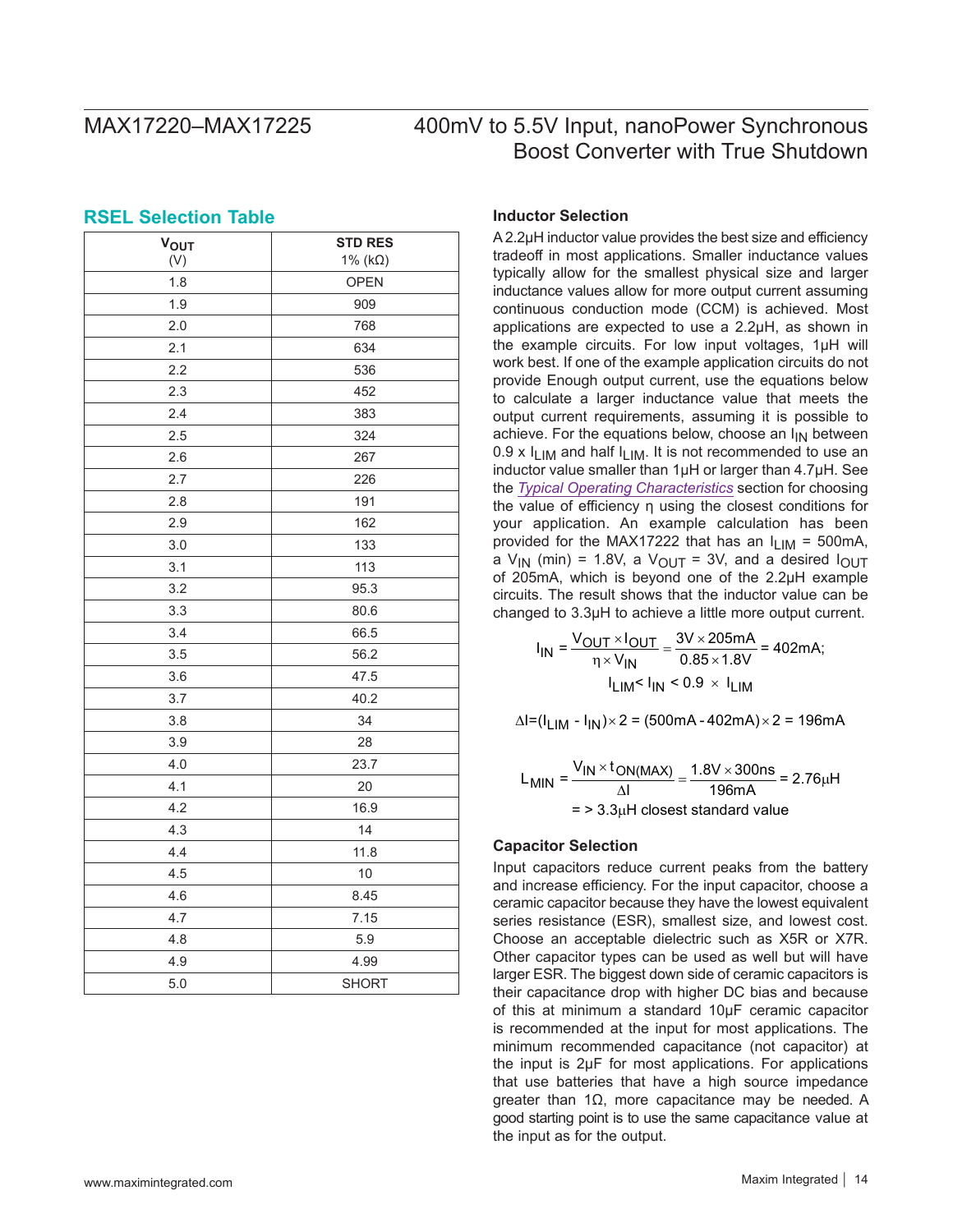The minimum output capacitance that ensures stability is 2µF. At minimum a standard 10µF X5R (or X7R) ceramic capacitor is recommended for most applications. Due to DC bias effects the actual capacitance can be 80% lower than the nominal capacitor value. The output ripple can be calculated with the equation below. For example, For the MAX17220/2/3/4/5 with a  $V_{IN}$  = 1.5V,  $V_{OUT}$  = 3V, and an effective capacitance of 5µF, a capacitor ESR of 4mΩ, the expected ripple is 7mV.

V\_RIPPLE = IL\_PEAK × ESR\_COUT  
+ 
$$
\frac{1}{2}
$$
IL\_PEAK × t<sub>OFF</sub> ×  $\frac{1}{C_{OUT}(Effective)}$ 

Where,

IL\_PEAK = 
$$
\frac{V_{IN}}{L} \times t_{ON} = \frac{1.5V}{2.2 \mu H} \times 300 \text{ns} = 204 \text{mA}
$$

$$
t_{\text{OFF}} = t_{\text{ON}} \times \left[ \frac{V_{\text{IN}}}{V_{\text{OUT}} - V_{\text{IN}}} \right] = 300 \text{ns} \times \left[ \frac{1.5V}{3V - 1.5V} \right] = 300 \text{ns}
$$

 $C_{\text{OUT}}$  (Effective) = 5µF, ESR\_COUT for Murata GRM155R61A106ME44 is 4mΩ from 200kHz to 2MHz

$$
V_RIPPLE = 204mA \times 4m\Omega + \frac{1}{2}204mA
$$

$$
\times 300ns \times \frac{1}{5\mu F} = 7mV
$$

### **PCB Layout Guidelines**

Careful PC board layout is especially important in a nanocurrent DC-DC converters. In general, minimize trace lengths to reduce parasitic capacitance, parasitic resistance and radiated noise. Remember that every square of 1oz copper will result in 0.5mΩ of parasitic resistance. The connection from the bottom of the output capacitor and the ground pin of the device must be extremely short as should be that of the input capacitor. Keep the main power path from IN, LX, OUT, and GND as tight and short as possible. Minimize the surface area used for LX since this is the noisiest node. Lastly, the trace used for RSEL should not be too long nor produce a capacitance of more than a few pico Farads.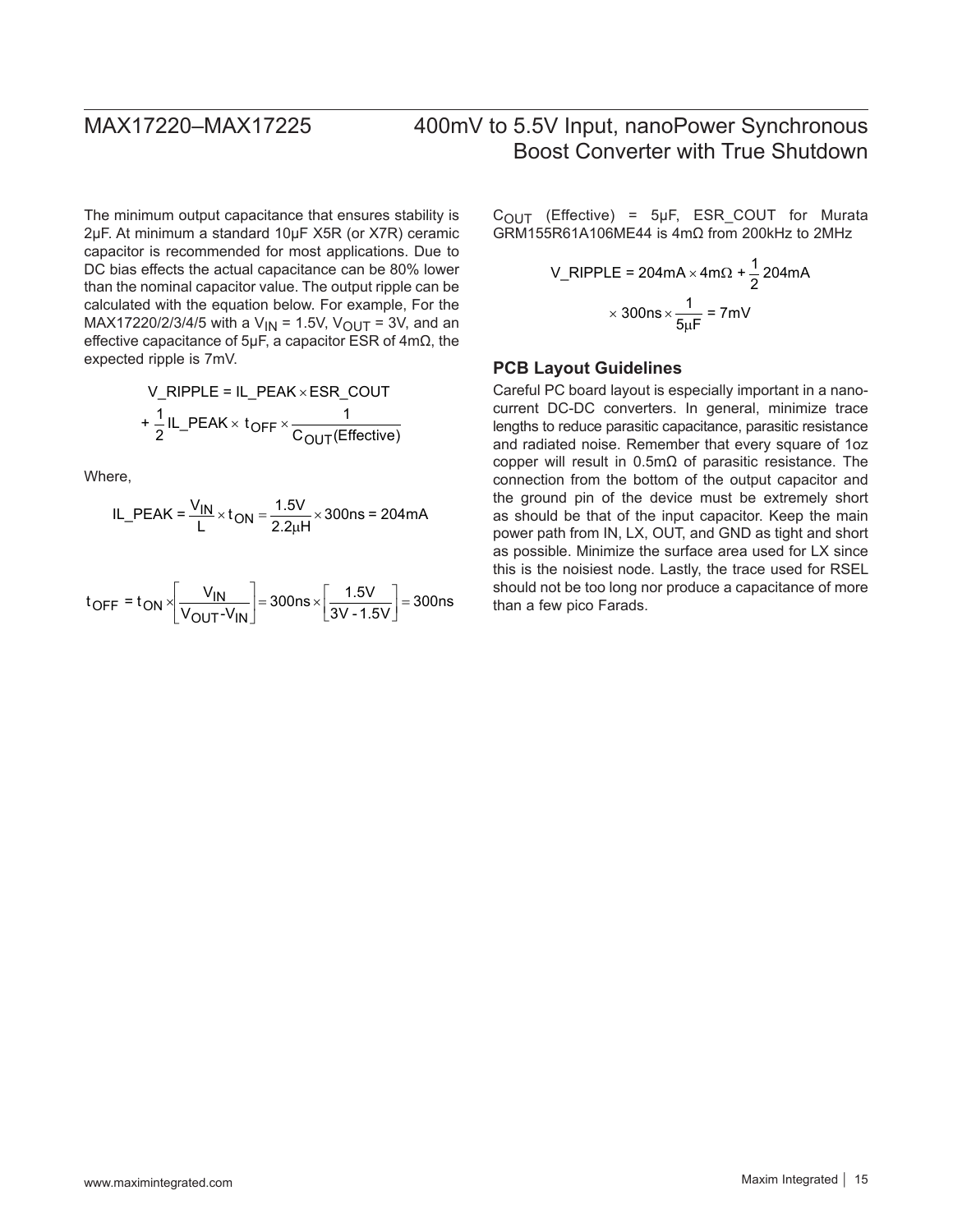## **Applications Information**

**Primary Cell Bluetooth Low Energy (BLE) Temperature Sensor Wearable**



*Figure 7. MAX1722x/MAX30205 Temperature Sensor Wearable Solution*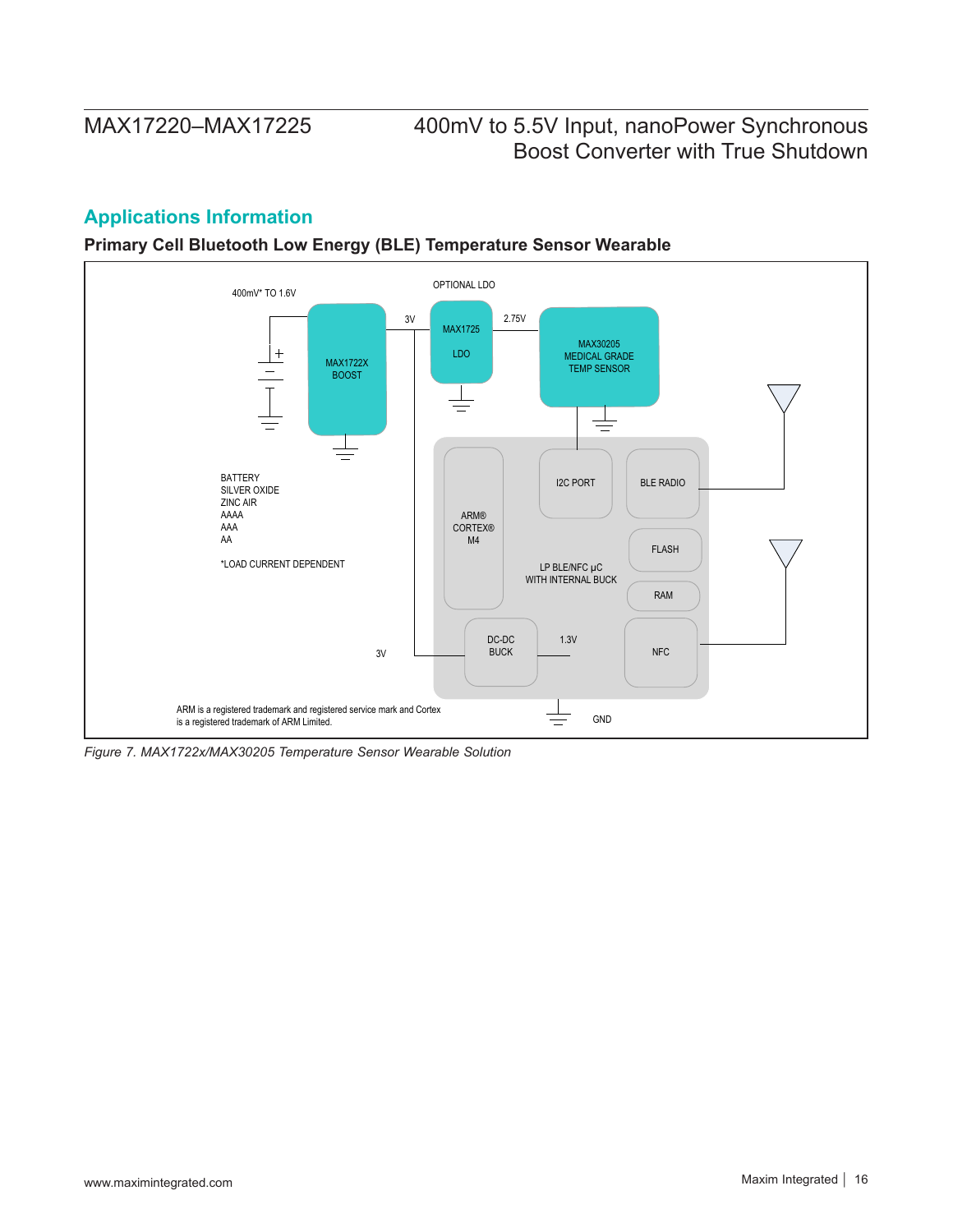

### **Primary Cell Bluetooth Low Energy (BLE) Optical Heart Rate Monitoring (OHRM) Sensor Wearable**

*Figure 8. MAX1722x/MAX30110/MAX30101/MAX30102 Optical Heart Rate Monitor (OHRM) Sensor Wearable Solution for Primary Cells.*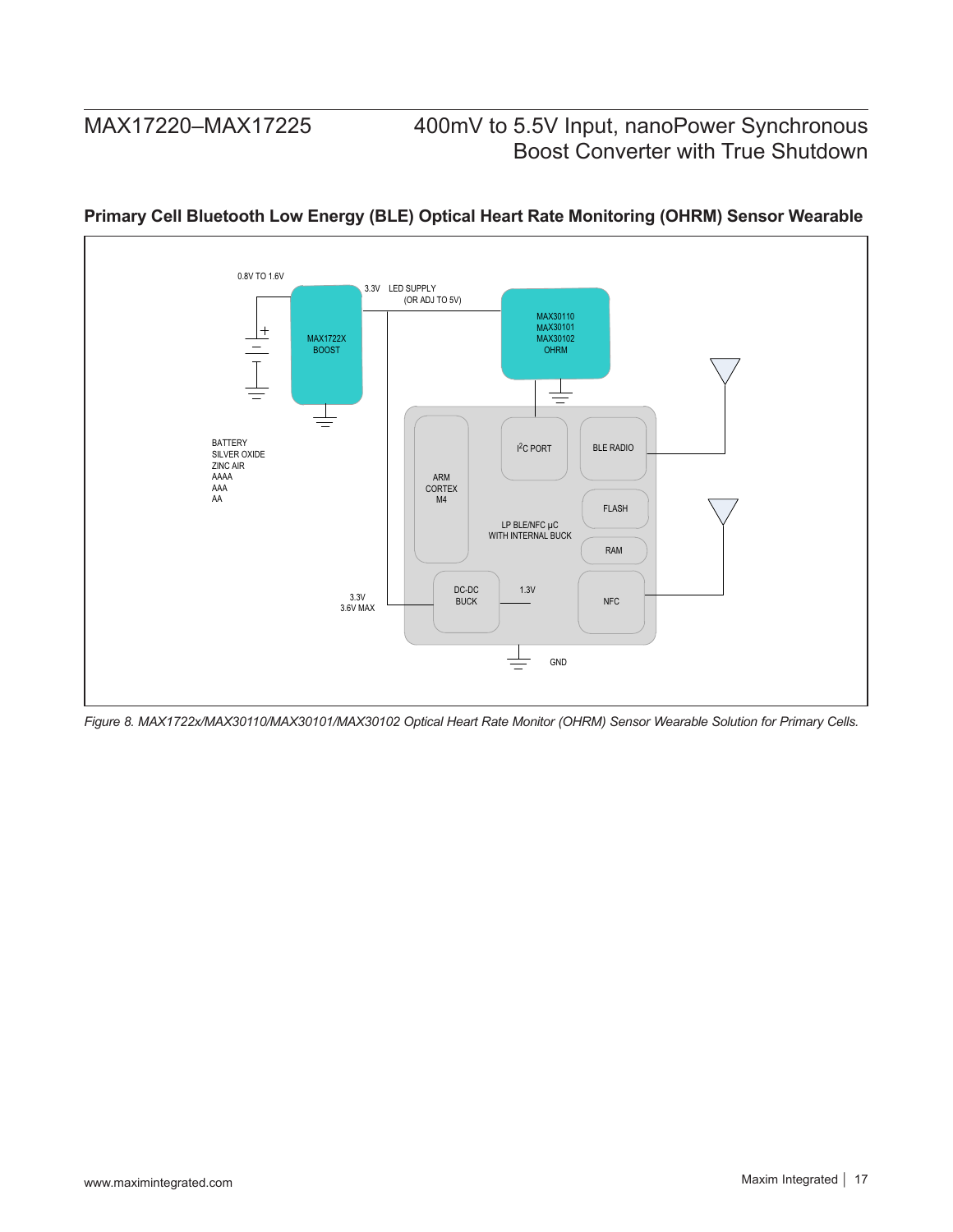### **Secondary Rechargable Lithium Cell Bluetooth Low Energy (BLE) Optical Heart Rate Monitor (OHRM) Sensor Wearable**



*Figure 9. MAX1722x/MAX30110/MAX30101/MAX30102 Optical Heart Rate Monitor (OHRM) Sensor Wearable Solution for Secondary Cells.*

### **Supercap Backup Solution for Real-Time Clock (RTC) Preservation**



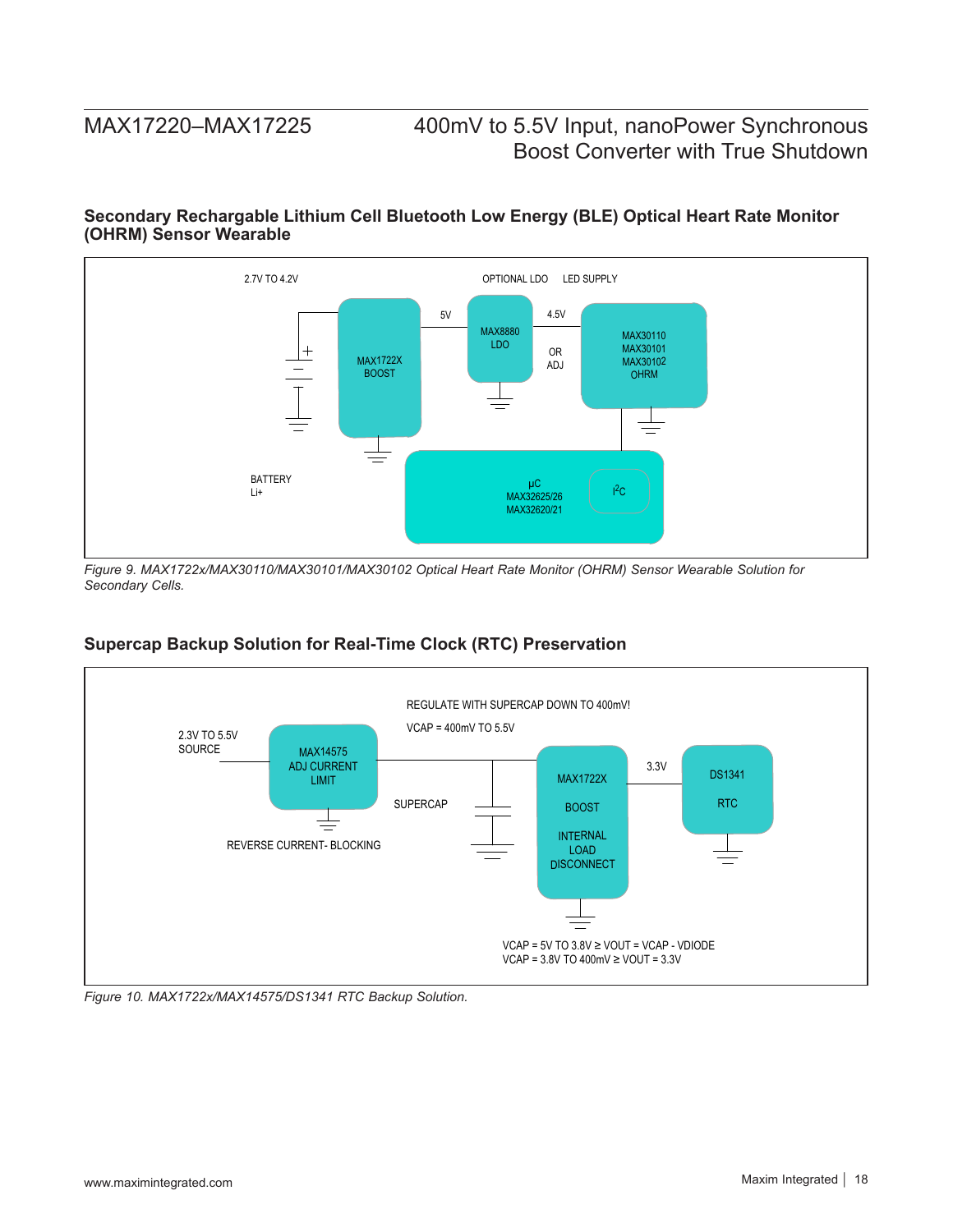

### **Supercap Backup Solution to Maintain Uniform Sound for Alarm Beeper Buzzers**

*Figure 11. MAX1722x/MAX14575 Solution for Alarm Beeper Buzzers.*



### **Zero Reverse Current in True Shutdown for Multisource Applications**

*Figure 12. MAX1722x Has Zero Reverse Current in True Shutdown.*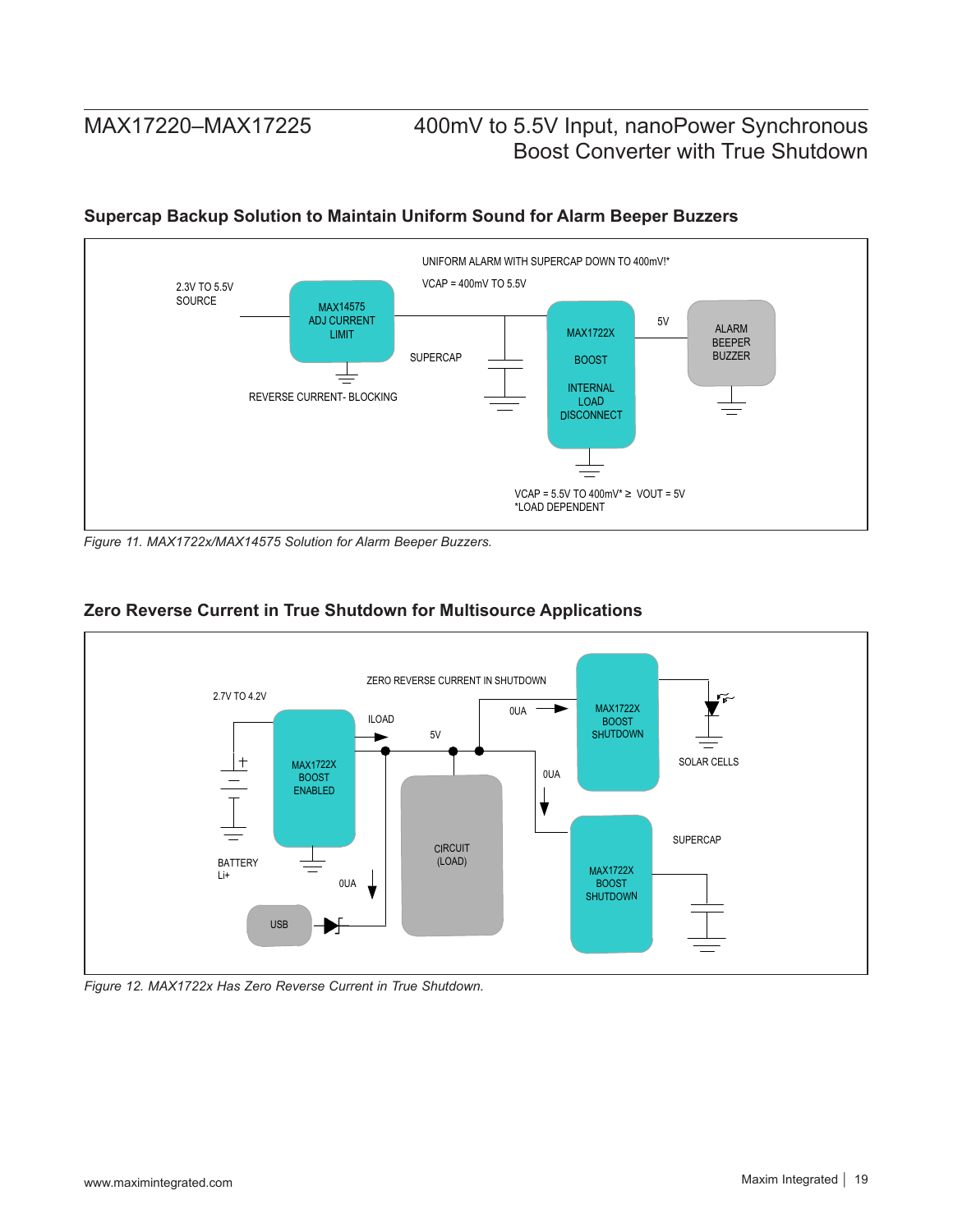## **Typical Application Circuits**

Smallest Solution Size-0603 Inductor-MAX17222/MAX17223 500mA I<sub>LIM</sub> (Part 1)



### **Smallest Solution Size-0603 Inductor-MAX17222/MAX17223 500mA I<sub>LIM</sub> (Part 2)**

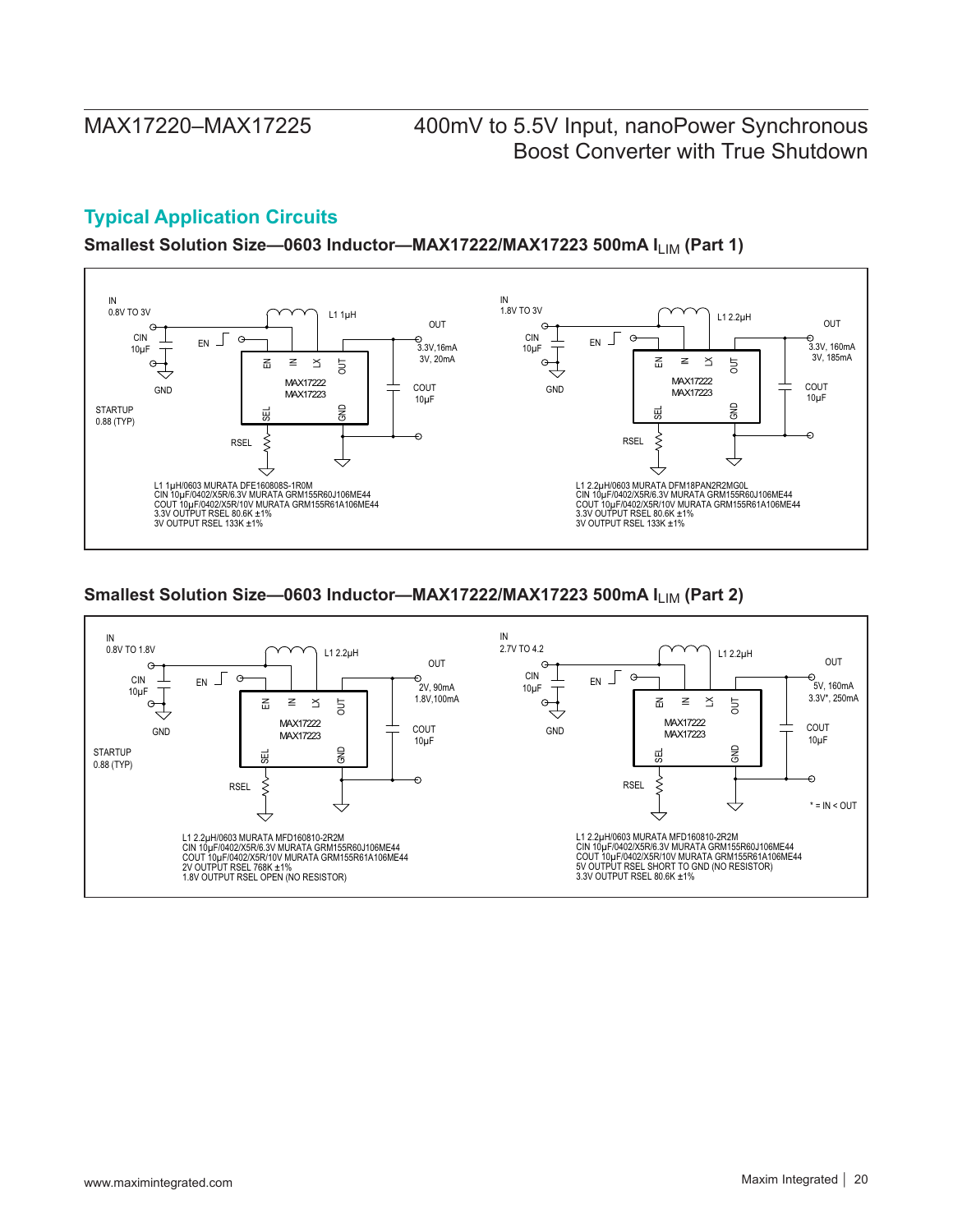## **Typical Application Circuits (continued)**

Highest Efficiency Solution-4mm x 4mm Inductor-MAX17222/MAX17223 500mA I<sub>LIM</sub> (Part 1)



### Highest Efficiency Solution-4 x 4mm Inductor-MAX17222/MAX17223 500mA I<sub>LIM</sub> (Part 2)

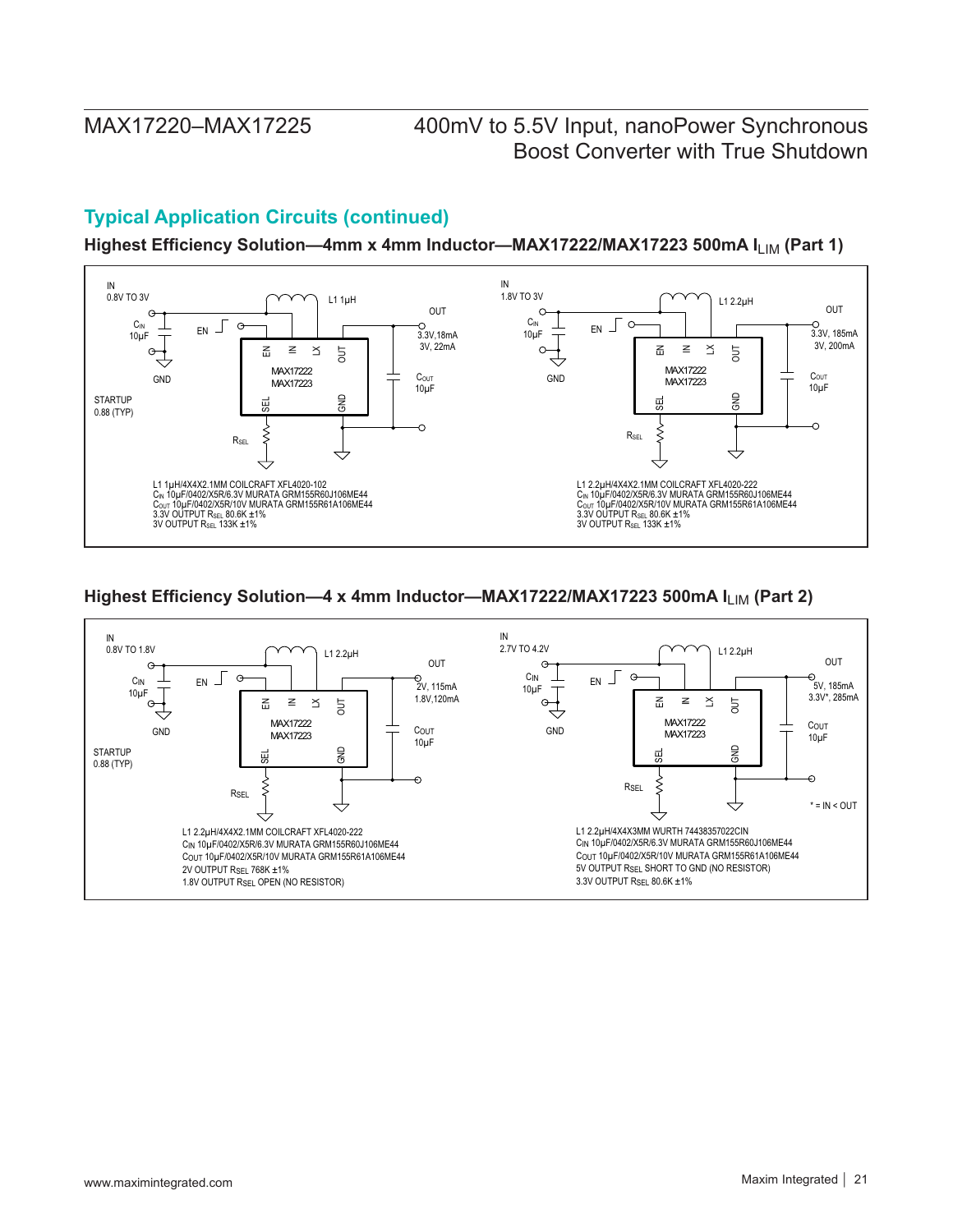## <span id="page-21-0"></span>**Ordering Information**

| <b>PART NUMBER</b> | <b>TEMPERATURE</b><br><b>RANGE</b>   | <b>PIN-PACKAGE</b> | <b>INPUT PEAK</b><br><b>CURRENT</b><br><b>IPEAK</b> | <b>TRUE SHUTDOWN</b> | <b>ENABLE TRANSIENT</b><br><b>PROTECTION</b><br>(ETP) |
|--------------------|--------------------------------------|--------------------|-----------------------------------------------------|----------------------|-------------------------------------------------------|
| MAX17220ENT+       | -40 $^{\circ}$ C to +85 $^{\circ}$ C | 6 WLP              | 225mA                                               | Yes                  | Yes                                                   |
| MAX17222ENT+       | -40 $^{\circ}$ C to +85 $^{\circ}$ C | 6 WLP              | 0.5A                                                | Yes                  | Yes                                                   |
| MAX17223ENT+       | -40 $^{\circ}$ C to +85 $^{\circ}$ C | 6 WLP              | 0.5A                                                | Yes                  |                                                       |
| MAX17224ENT+       | -40 $^{\circ}$ C to +85 $^{\circ}$ C | 6 WLP              | 1A                                                  | Yes                  | <b>Yes</b>                                            |
| MAX17225ENT+       | $-40^{\circ}$ C to $+85^{\circ}$ C   | 6 WLP              | 1A                                                  | Yes                  |                                                       |
| MAX17220ELT+       | $-40^{\circ}$ C to $+85^{\circ}$ C   | 6 µDFN             | 225mA                                               | Yes                  | Yes                                                   |
| MAX17222ELT+       | -40 $^{\circ}$ C to +85 $^{\circ}$ C | 6 µDFN             | 0.5A                                                | Yes                  | <b>Yes</b>                                            |
| MAX17223ELT+       | $-40^{\circ}$ C to $+85^{\circ}$ C   | 6 µDFN             | 0.5A                                                | Yes                  |                                                       |
| MAX17224ELT+       | -40 $^{\circ}$ C to +85 $^{\circ}$ C | 6 µDFN             | 1A                                                  | Yes                  | Yes                                                   |
| MAX17225ELT+       | -40 $^{\circ}$ C to +85 $^{\circ}$ C | 6 µDFN             | 1A                                                  | Yes                  |                                                       |

*+Denotes a lead(Pb)-free/RoHS-compliant package.*

*T = Tape and reel.*